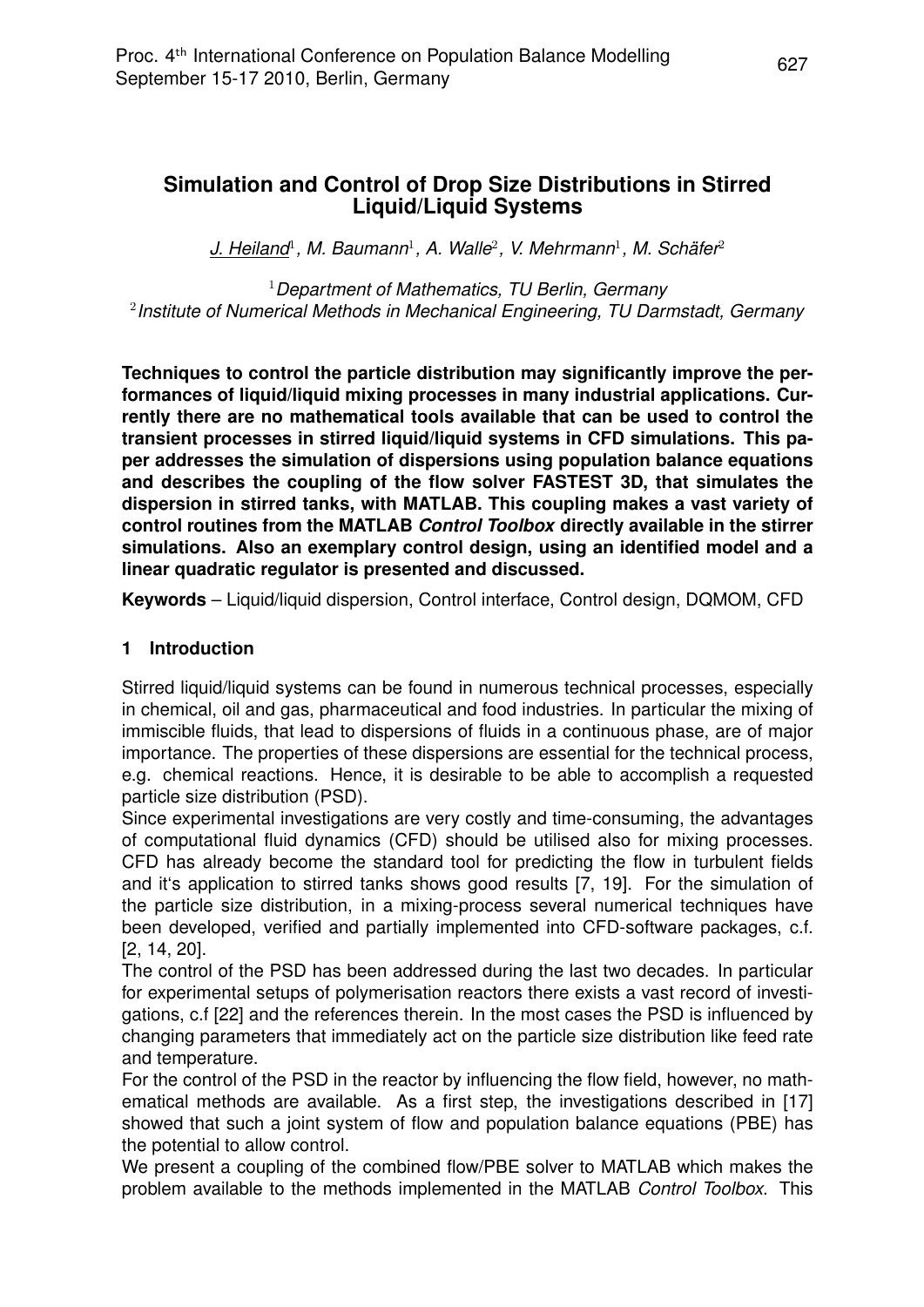includes heuristic feedback control like PID controllers, optimal control on the base of identified models, and model reduction techniques.

The basis for the CFD in a stirred tank is the in-house flow solver FASTEST 3D [4], which is based on a fully conservative finite volume method (FVM) for the solution of the incompressible Navier-Stokes equations on a non-staggered, cell-centered, blockstructured, boundary-fitted grid.

To compute the particle size distribution, the flowfield of the mixture, treated as single fluid, is solved and used as an input for the suitably modelled population balance equation.

The quantities of the solver are then transferred to MATLAB where a control algorithm computes the inputs for the solver for the next time step.

The work presented is funded by DFG and is part of a joint project dedicated to the control of particle size distributions in stirred liquid/liquid dispersions. At every stage, the numerical results are compared with experimental findings, which are supplied by our partners from the working group of M. Kraume at TU Berlin, Department of Process Engineering.

# **2 The Model**

To reduce the overall complexity of the numerical solution of the flow system, the mixture is treated as a single fluid and the dispersion is defined via a separate population balance equation. Thereto one calls on the basic assumptions:

- 1. The volume fraction  $\phi$  of the dispersed phase is small, i.e.  $\phi \sim 0.1$ . This means that the mixture is mainly made up by the socalled continuous phase, whereas the second phase occupies not more than 10% of the overall volume.
- 2. The physical properties density and viscosity of the fluids are similar, such that e.g. buoyancy and inertia effects can be neglected.

And concludes that:

3. The formation of the dispersed phase is defined by but does not influence the flow field. This also includes that the drops of the dispersed phase simply move with the continuous phase.

For the investigated setup of water and toluene with  $\phi = 0.1$  these assumptions are acceptable. Thus we model the system by incompressible Reynolds averaged Navier-Stokes equations (RANS)

$$
\frac{\partial \rho v}{\partial t} + \text{div}(\rho v v) - \text{div} T^* - \rho f = 0 \tag{1a}
$$

$$
\operatorname{div} v = 0,\tag{1b}
$$

to determine the flow of the mixture and track the dispersion via the population balance equation

$$
\frac{\partial n}{\partial t} + \text{div}(vn) + \text{div}(\Gamma_t \nabla n) - S = 0.
$$
 (1c)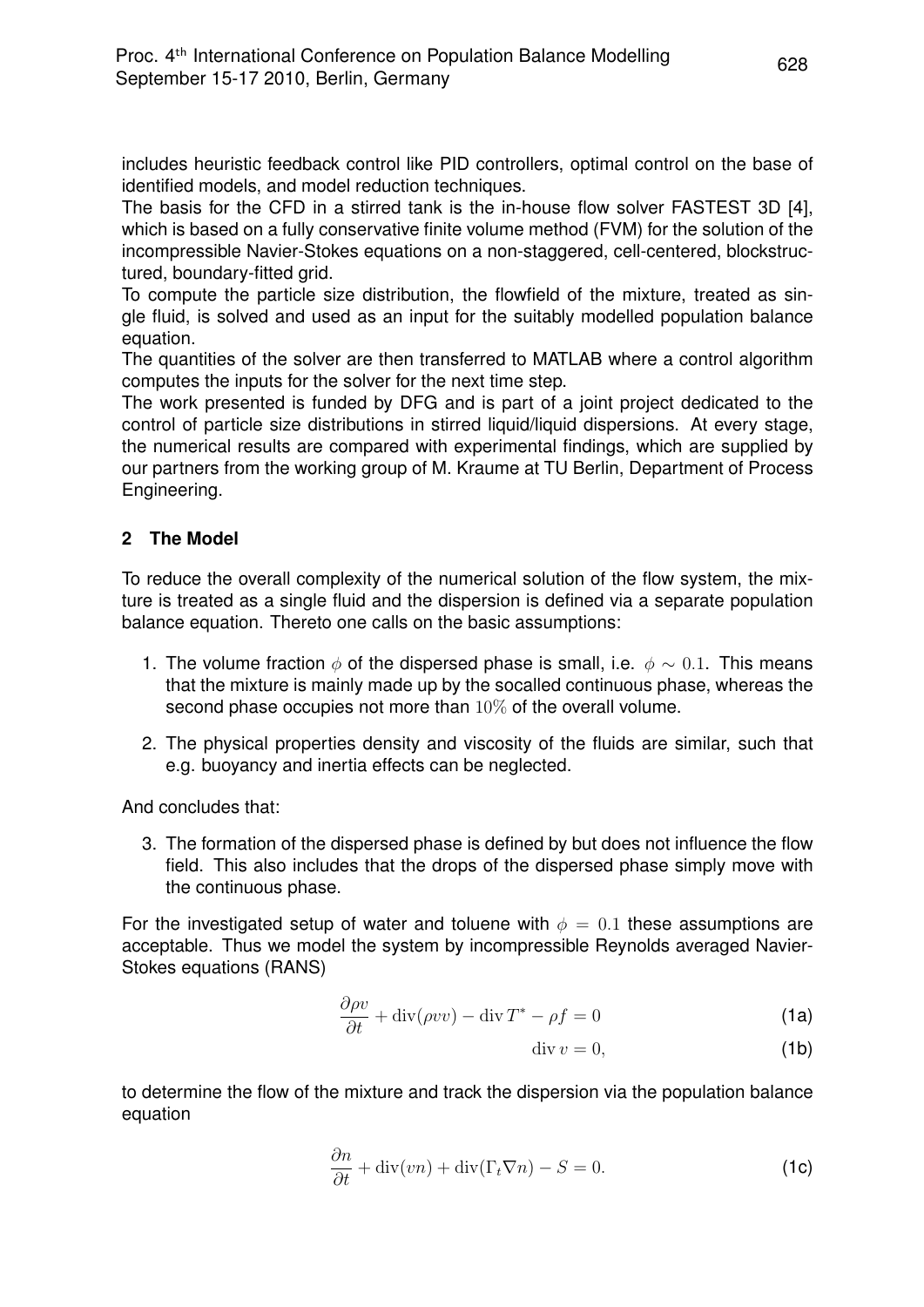Here  $v$  denotes the mean velocity and  $\rho$  is the density of the mixture,  $T^*$  is the turbulent stress tensor and  $f$  denotes a volume force acting on the flow. The dispersion is described by the number density function  $n$  and  $\Gamma_t$  denotes a turbulent diffusion coefficient, c.f [17]. The source terms, modelling the evolution of the dispersion, are pooled in the function S.

The above equations are posed within the spatial domain occupied by the stirrer for time t varying in a finite time interval  $(0,T]$  and are to be completed by suitable initial and boundary conditions. The number density function and hence equation (1c) additionally depend on internal variables. In this investigation we assume that the dispersion is defined only by the diameter of the drops, i.e. the diameter  $d$  is the only internal variable. Note that the PBE is influenced by the flow field, since the velocity  $v$  appears in the advection term and also the sources  $S$  depend on variables extracted from the flow field, while the reverse coupling is not considered in this model.

For the numerical simulation the turbulent stresses are approximated using the  $k-\varepsilon$ model and the number density function is approximated by a set of its first moments.

## *2.1 Numerical Simulation of the Flow in Stirred Tanks*

In order to ensure the comparability of simulation and measurements, the numerical setup is modelled after the experimental arrangement, c.f. [5]. The matter of interest is a Rushton turbine (see Figure 1-(a)) with water as continuous phase and toluene as dispersed phase, whereas we confine the following treatise to the simulation of the continuous phase. The rotational speed  $\omega$  is used as a parameter for the active control of the drop size distribution. Since the flow is expected to be turbulent, the simulations are performed with the Reynolds averaged Navier-Stokes (RANS) equations. Therefore the standard  $k-\epsilon$ -model with wallfunction is applied. For the correction of velocity and pressure the SIMPLE algorithm is implemented in the used flow solver FASTEST 3D and the resulting linear system is calculated with an iterative ILU solver.



*Figure 1:* (a) Stirrer geometry created with grid generation tool and (b) clicking mesh technique for grid movement

For the spatial discretisation of the mixer the algebraic grid-generation-tool GRIDGEN is used, which was especially designed for the grid generation of various stirrer types by the group of M. Schäfer at TU Darmstadt. GRIDGEN has the advantage of a short computation time and results in a very well adapted, hexaedron, blockstructured, boundary fitted grid, which fulfills all requirements.

A stirred vessel involves a time dependent flow geometry and can be considered as a rotor-stator configuration. The fluid structure interaction caused by the existence of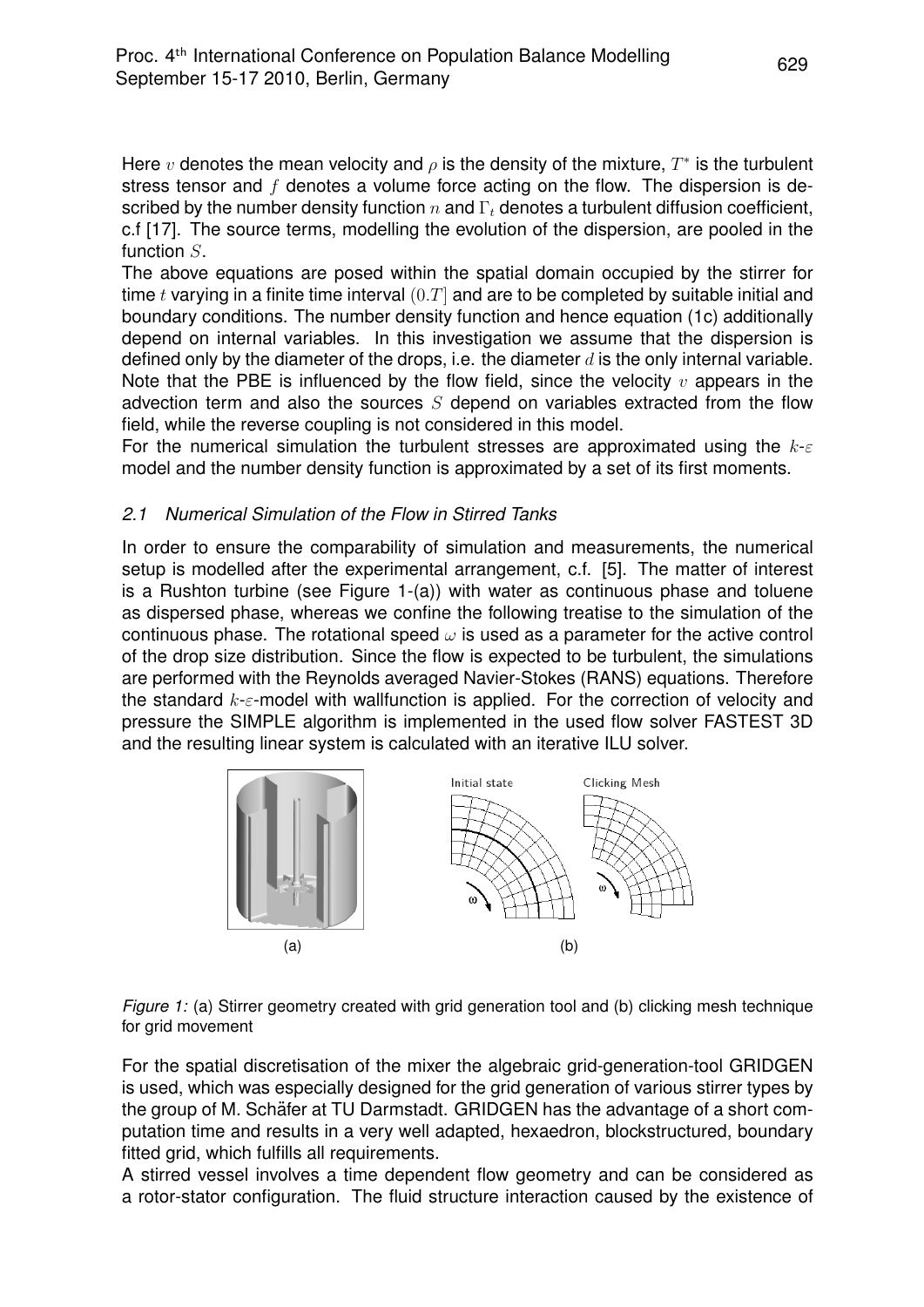rotating and non-rotating parts requires a special approach. Clicking grids, Sliding grids and Deforming grids are three general methods for realizing the time dependent geometry changes of rotor-stator configurations. In FASTEST 3D the clicking grid method is implemented, which is based on a partitioning of the whole fluid region into an inner rotating and an outer stationary region.

For realizing the rotation of the stirrer, the inner region rotates and "clicks" into a new position for every time step. The next position of the inner region is defined such that the grid lines are exactly connected to a new partner, so the boundary grid cells find a new neighbour in radial direction. The main advantage is that no grid deformation is needed and for every time step the finite volume method can be applied as usual. On the other hand the number of possible rotation positions is restricted by the number of grid segments in azimuthal direction. The time step size depends on the grid and the given rotational speed, because during one time step the next clicking position has to be reached. As there are restrictions for the time step size with respect to the simulation of turbulent flow, the rotational speed is restricted as well.

Considering that the fluid elements on the clicking interface change their positions and get new neighbour cells in every time step, a data transfer has to be performed in every time step. Velocities and mass fluxes are shifted to their original place. Additionally for the data transfer at the clicking interface a coordinate transformation according to the different frames of reference has to be realised.

### *2.2 Approximate Solution of the PBE Using DQMOM*

Instead of solving the PBE (1c) directly, one can, as firstly proposed in [9], compute a certain number of moments to approximately reconstruct the density function  $n$ . Following the investigations by Marchisio [13] we solve the transport equations for  $N$  weights  $w_\alpha$  and weighted abscissae  $\zeta_\alpha = w_\alpha \xi_\alpha$ 

$$
\frac{\partial w_{\alpha}}{\partial t} + \text{div}(vw_{\alpha}) - \text{div}(\Gamma_t \nabla w_{\alpha}) = a_{\alpha}
$$
\n(2a)

$$
\frac{\partial \zeta_{\alpha}}{\partial t} + \text{div}(v\zeta_{\alpha}) - \text{div}(\Gamma_t \nabla \zeta_{\alpha}) = b_{\alpha},\tag{2b}
$$

where the source terms  $a_{\alpha}$  and  $b_{\alpha}$  are determined by the linear equation system

$$
(1-k)\sum_{\alpha=1}^{N}\xi_{\alpha}^{k}a_{\alpha}+k\sum_{\alpha=1}^{N}\xi_{\alpha}^{k-1}b_{\alpha}=r_{k}^{(N)}, \text{ for } k=0,\ldots,2N-1
$$
 (2c)

with the right hand side

$$
r_k^{(N)} := \int_{-\infty}^{\infty} d^k s(d) \mathbf{d} \, d\mathbf{d} + k(k-1) \sum_{\alpha=1}^N \xi_{\alpha}^{k-2} w_{\alpha} \Gamma_t \|\nabla \xi_{\alpha}\|_2^2.
$$

consisting of the moment transformed source terms and a diffusive correction term. The turbulent diffusivity is computed via  $\Gamma_t=0.09\cdot\frac{k^2}{\varepsilon}$  $\frac{\varepsilon^2}{\varepsilon}$ . The quadrature formula, the weights and abscissae are belonging to, is defined such that the first N moments of  $n$  can be computed exactly via

$$
m_k := \int_0^\infty d^k n(t, x; d) \mathbf{d} d = \sum_{\alpha=1}^N w_\alpha \xi_\alpha^k \quad \text{ for } k = 0, 1, \dots, N-1
$$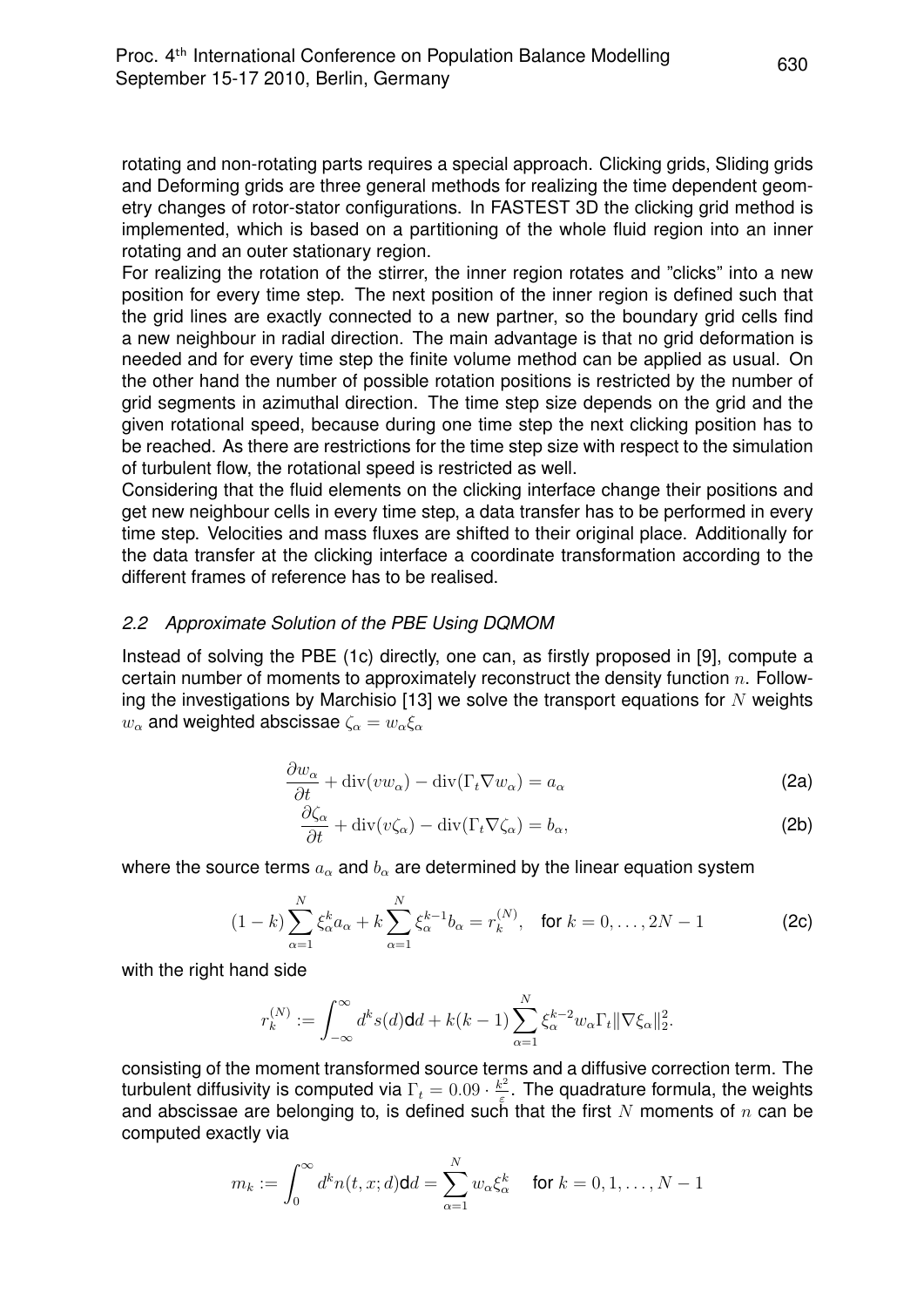where the order of approximation  $N$  can be chosen arbitrarily high.

Formally, system (2a) can be solved for  $w_{\alpha}$  and  $\xi_{\alpha}$ ,  $\alpha = 1, ..., N$  if the coefficient matrix in (2c) is regular, which is the case for distinct abscissae  $\xi_{\alpha}$  and, if needed, can be assured by regularisations as described e.g. in [12].

### *2.3 Discretisation of the Transport Equations in Space and Time*

For the spatial discretisation the same grid is used as in the FVM simulation in the flow solver, i.e. the flow variables like  $v, \varepsilon$  and  $\Gamma_t$  are directly available at the considered discrete points. For the selected segments of the cylindrical stirrer domain, c.f. Figure 5, that do not include the origin, parameterizing the grid in cylindrical coordinates gives a uniform distribution of the cell nodes in each dimension.

To illustrate the method we consider (2a-b) as special cases of equations

$$
\frac{\partial \varphi}{\partial t} + \text{div}(v\phi) - \text{div}(\Gamma \nabla \varphi) = f(\phi) \quad \text{in } (0, T] \times \Omega,
$$
  

$$
\varphi\big|_{t=0} = \varphi_0 \quad \text{and} \quad \varphi\big|_{\partial\Omega} = g,
$$
 (3)

that determine a scalar function  $\varphi$  for a given right-hand side f and parameters v and Γ. Using the formulation of the differentiation operators div and  $\nabla$  in cylindrical coordinates, equation (3) is discretised by means of central finite differences for the convection and forward-backward differences for the diffusion term. Thus we obtain the linear system of ordinary differential equations

$$
\dot{\varphi}_h + A\varphi_h = f_h(\varphi_h) \text{ in } (0, T] \quad \text{and} \quad \varphi_h \big|_{t=0} = \varphi_{h,0} \tag{4}
$$

where matrix A contains the discretised differential operators and the boundary condition g and the vectors  $\varphi_h$  and  $f_h$  the approximate discrete values of  $\varphi$  and f, respectively. For the time numerical integration of the spatially discretised convection diffusion equation (4) one can use common numerical schemes for initial value problems.

In our concrete case we will use a combination of implicit and explicit schemes, as for example suggested in [6]. In particular the treatment of the right hand side will be explicit since the inhomogeneity is highly nonlinear and not directly available but defined via an equation system, c.f. Section 2.2.

Thus using, for the sake of illustration, explicit Euler for the  $f_h(\varphi_h)$  and implicit Euler for  $A_h\varphi_h$  the update of the solution from time level  $\phi_h^k$  to  $\phi_h^{k+1}$  with a stepsize  $\tau^k$  is obtained by the solution of

$$
[I + \tau^k A] \varphi_h^{k+1} = \varphi_h^k + \tau^k f_h(\varphi_h^k). \tag{5}
$$

If the trapezoid rule is used for the linear part, one has to solve

$$
[I+\frac{\tau^k}{2}A]\varphi^{k+1}_h=[I-\frac{\tau^k}{2}A]\varphi^k_h+\tau^k f_h(\varphi^k_h).
$$

Analogue formulations can be derived for all sorts of one-step methods. Since the time step is varying by default, the application of multistep methods is not taken into account. To obtain an approximate solution for the weights and abscissae, equations (2a-b) are brought into the fully discretised form (5) giving the system

$$
[I + \tau^k A] w_{\alpha,h}^{k+1} = w_{\alpha,h}^k + \tau^k a_{\alpha,h} (\xi_{1,h}^k, \dots, \xi_{N,h}^k)
$$
  

$$
[I + \tau^k A] w_{\alpha,h}^{k+1} \xi_{\alpha,h}^{k+1} = w_{\alpha,h}^k \xi_{\alpha,h}^k + \tau^k b_{\alpha,h} (\xi_{1,h}^k, \dots, \xi_{N,h}^k),
$$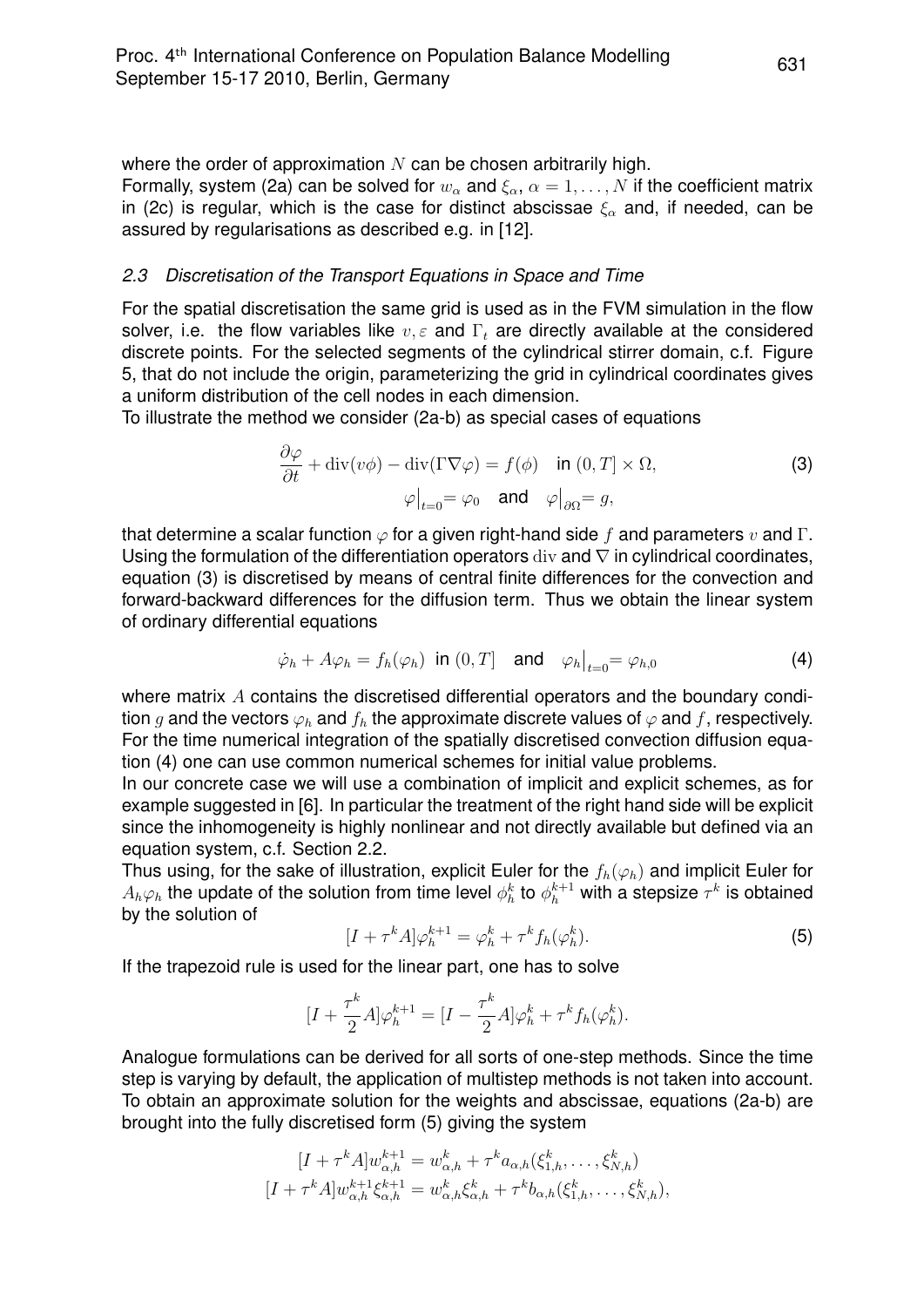$\alpha = 1, \ldots, N$ , that updates the discretised weights and weighted abscissae. The right hand sides  $a_{\alpha,h}$  and  $b_{\alpha,h}$ ,  $\alpha = 1, ..., N$  are vectors containing the values of  $a_{\alpha}$  or  $b_{\alpha}$ at every point of the discretisation. They are obtained by solving the  $2N \times 2N$  linear equation system defined by (2c) and the discrete abscissae and flow variables of the previous time step at every node of the discretisation.

#### *2.4 Modelling of the Source Terms*

In liquid/liquid dispersions the dominating phenomena influencing the drop size distribution are breakage and coalescence, c.f. [5]. Thus the source term in the PBE (1c) takes the form

$$
S = S^{\text{break}} - D^{\text{break}} + S^{\text{coal}} - D^{\text{coal}}.
$$

Since the moment transform is a linear operation we obtain for the transformed source terms .<br>al

$$
S_k = S_k^{\text{break}} - D_k^{\text{break}} + S_k^{\text{coal}} - D_k^{\text{coas}}
$$

with e.g.

$$
S_k^{\text{break}}(x,t) = \int_0^\infty \xi^k S^{\text{break}}(\xi;x,t) \mathrm{d}\xi.
$$

Again, the transformed quantities do not depend on the internal coordinate  $\xi$  but still on space and time. The latter connection can be both explicit and implicit, for example through the variables of the flowfield like the dissipation rate  $\varepsilon$ . However, for the sake of a clear notation the dependency on time and space of the involved functions is skipped. Taking the drop diameter  $d$  as the internal coordinate one can derive general mathematical formulations for the source terms. A detailed description of the derivation and interpretation of the source terms is provided in [17].

The breakage birth term can be written as

$$
S^{\text{break}}(d)=\int_{d}^{d_{max}} m(d')\beta(d,d')g(d')n(d')\text{d}d'
$$

where n is the number density function, q is the drop breakage rate,  $\beta$  is the daughter size distribution and  $m$  denotes the number of daughter drops arising from the breakage of one mother drop. In case of binary breakage one has  $m = 2$ . The associated breakage death term is

$$
D^{\text{break}}(d) = g(d)n(d).
$$

The source due to coalescence is formulated as

$$
S^{\text{coal}}(d)=\int_0^d F(d',d'')n(d')n(d'')\text{d}d'
$$

with  $d''=d-d'$  and  $F$  denoting the drop coalescence rate for two coalescing drops. The same function is used to model the death term due to coalescence to get

$$
D^{\text{coal}}(d) = n(d) \int_0^{d_{max}-d} F(d,d)n(d') \mathbf{d} d'.
$$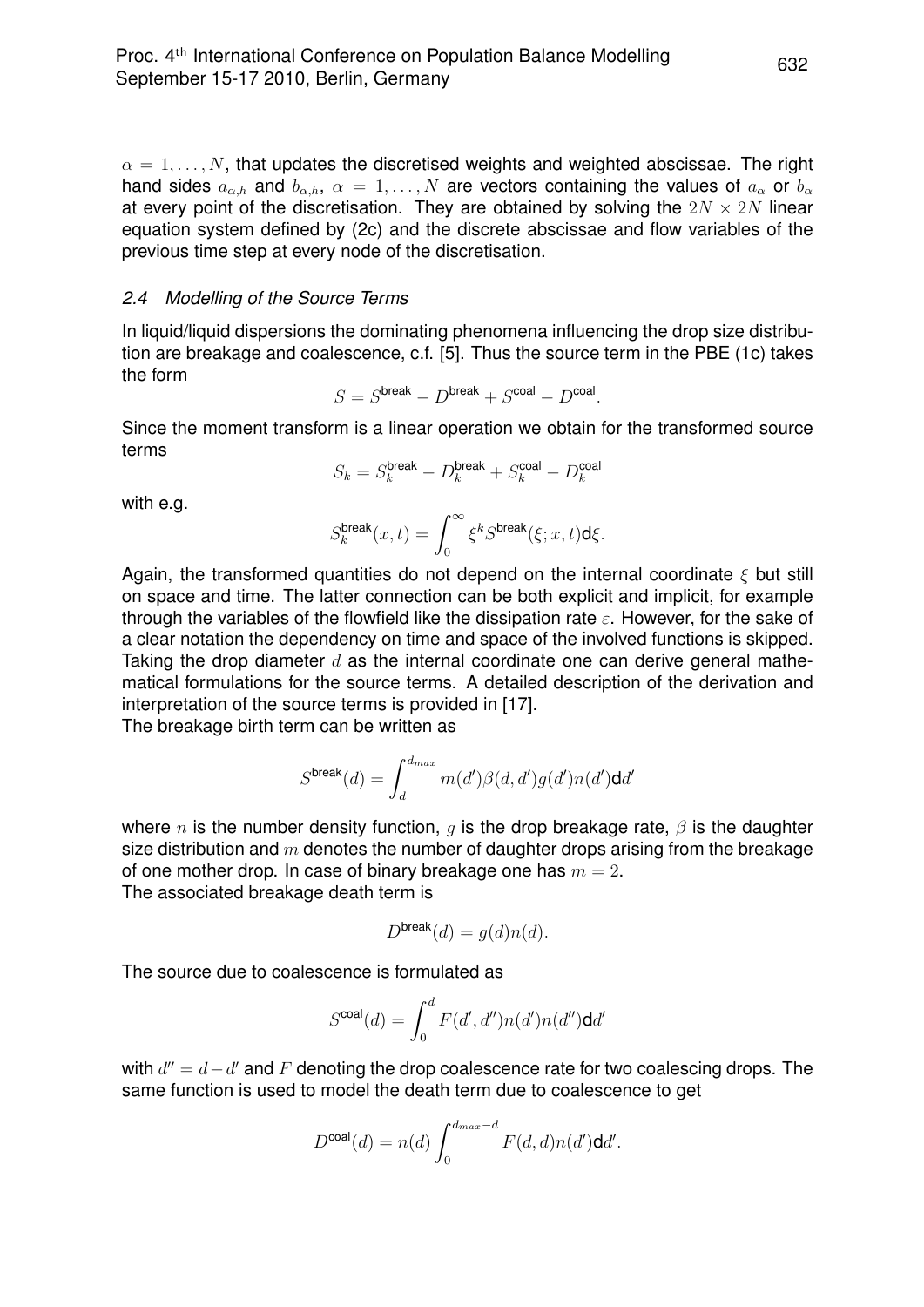For the numerical treatment all integrals containing the drop size distribution  $n$  are approximated by quadrature using the weights  $w_\alpha$  and abscissae  $\xi_\alpha$ . Also we introduce the cutting function

$$
\chi(t,s) = \begin{cases} 0 & \text{if } t \le s \\ 1 & \text{if } t > s \end{cases} \tag{6}
$$

to simplify the mathematical expressions. Thus, for the breakage source term we get

$$
S_k^{\text{break}} = \int_0^{d_{max}} d^k \int_d^{d_{max}} m(d') \beta(d, d') g(d') n(d') \text{d}d' \text{d}d
$$
  
= 
$$
\int_0^{d_{max}} d^k \int_0^{d_{max}} \chi(d', d) m(d') \beta(d, d') g(d') n(d') \text{d}d' \text{d}d
$$
  

$$
\approx \int_0^{d_{max}} d^k \left[ \sum_{\alpha=1}^N \chi(\xi_\alpha, d) w_\alpha m(\xi_\alpha) \beta(d, \xi_\alpha) g(\xi_\alpha) \right] \text{d}d
$$
  

$$
\approx \sum_{\alpha=1}^N w_\alpha m(\xi_\alpha) g(\xi_\alpha) \int_0^{d_{max}} \chi(\xi_\alpha, d) d^k \beta(d, \xi_\alpha) \text{d}d.
$$

Given a specific model for the involved functions it remains to evaluate the integrals  $b_{k,\alpha} := \int_0^{d_{max}} \chi(d,\xi_\alpha) d^k \beta(d,\xi_\alpha)$ dd.

Analogously we obtain for the connected sink term

$$
D_k^{\text{break}} \approx \sum_{\alpha=1}^N w_\alpha \xi_\alpha^k g(\xi_\alpha).
$$

Using again the cutting function (6) and the relation  $d'' = d - d'$  we derive for the coalescence source term

$$
S_k^{\text{coal}}(d) = \int_0^{d_{max}} d^k \int_0^{d_{max}} \chi(d, d') F(d', d - d') n(d') n(d - d') \mathbf{d} d d d
$$
  
\n
$$
\approx \int_0^{d_{max}} d^k \left[ \sum_{\alpha=1}^N \chi(d, \xi_\alpha) w_\alpha F(\xi_\alpha, d - \xi_\alpha) n(d - \xi_\alpha) \right] \mathbf{d} d
$$
  
\n
$$
\approx \sum_{\alpha=1}^N w_\alpha \int_0^{d_{max}} \chi(d, \xi_\alpha) d^k F(\xi_\alpha, d - \xi_\alpha) \sum_{\gamma=1}^N w_\gamma \delta(d - \xi_\alpha - \xi_\gamma) \mathbf{d} d
$$
  
\n
$$
\approx \sum_{\alpha=1}^N \sum_{\gamma=1}^N \chi(d_{max}, \xi_\alpha + \xi_\gamma) w_\alpha w_\gamma (\xi_\alpha + \xi_\gamma)^k F(\xi_\alpha, \xi_\gamma),
$$

Note that the cutting function  $\chi$  has been adapted to restrict the sum  $\xi_{\alpha}+\xi_{\gamma}$  to the feasible range. The restriction used in the derivation cancels out, since  $\chi(\xi_{\alpha} + \xi_{\gamma}, \xi_{\alpha}) \equiv 1$ . Similarly the moment approximation of the corresponding death term is derived:

$$
D_k^{\text{coal}}(d) = \int_0^{d_{max}} d^k n(d) \int_0^{d_{max}} \chi(d', d - d_{max}) F(d, d') n(d') \mathbf{d} d' \mathbf{d} d
$$

$$
\approx \sum_{\alpha=1}^N \sum_{\gamma=1}^N \chi(\xi_\alpha, d_{max} - \xi_\gamma) w_\alpha w_\gamma \xi_\gamma^k F(\xi_\gamma, \xi_\alpha).
$$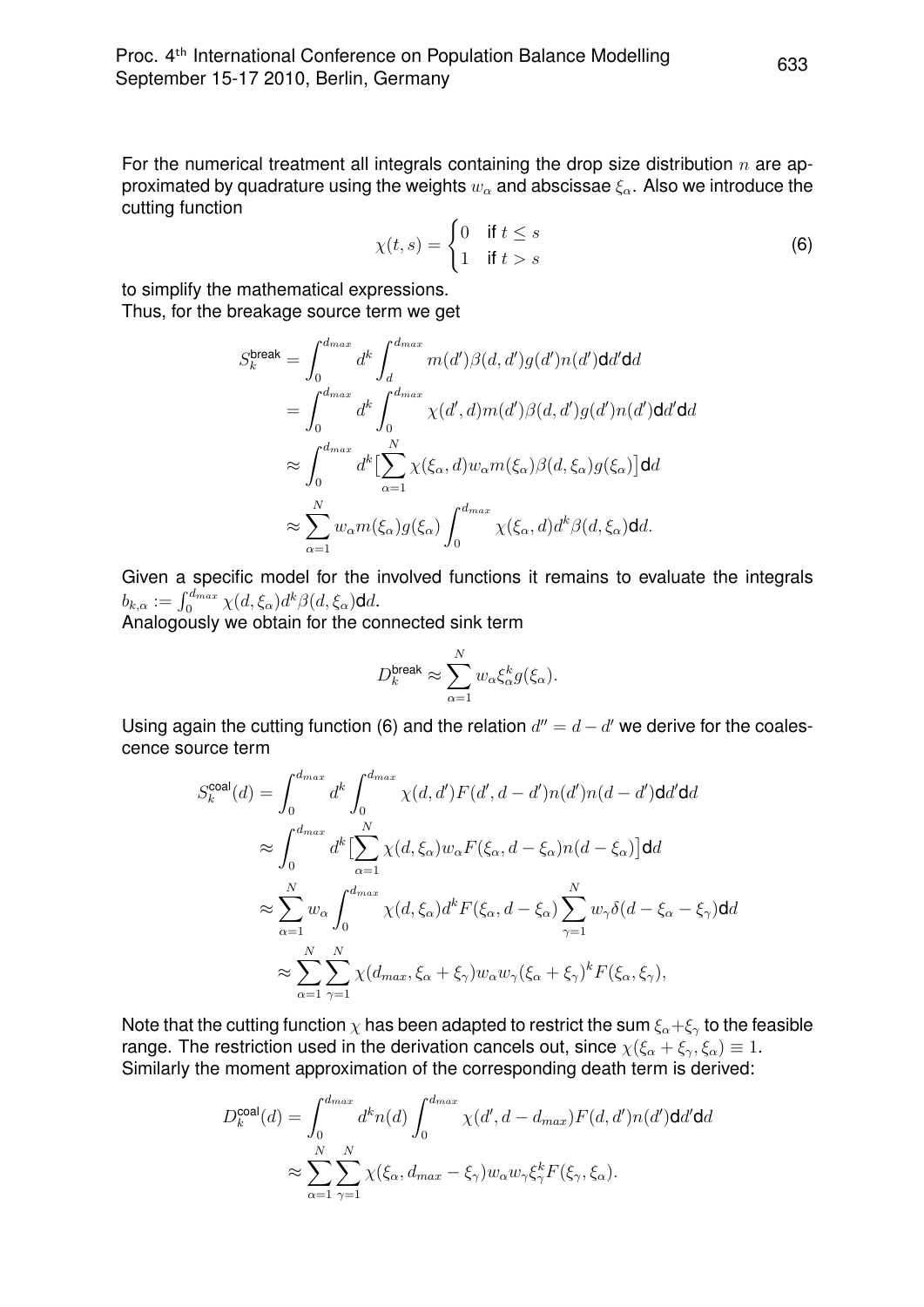Besides the approaches considered and described in this work there exist a wide range of models for the breakage and coalescence phenomena in liquid/liquid dispersions, we refer to [5, 17] for references and a detailed discussion of the most common models. The most widely used model is the one proposed by Coulaloglou and Tavlarides [3]. Here, as in many other common models breakage is assumed to happen due to collisions of droplets and eddies of the flow field. In particular this models assumes that breakage takes place if the kinetic energy of the eddy is larger than the surface energy of the droplet. Hence, the breakage rate is modelled by

$$
g(d) = c_{1,b} \frac{\varepsilon^{\frac{1}{3}}}{(1+\phi)d^{\frac{2}{3}}} \exp(-c_{2,b} \frac{s(1+\phi)^2}{\rho \varepsilon^{\frac{2}{3}} d^{\frac{5}{3}}}).
$$

The constants  $c_{1,b}, c_{2,b}$  are free parameters,  $\varepsilon, \phi, s$  and  $\rho$  denote the turbulent dissipation, disperse phase rate, interfacial tension and density, respectively. The associated coalescence rate by Coulaloglou and Tavlarides [3] is

$$
F(d',d'') = \frac{c_{1,c}\varepsilon^{\frac{1}{3}}}{(1+\phi)}(d'+d'')^2(d'^{\frac{2}{3}}+d''^{\frac{2}{3}})^{\frac{1}{2}}\exp\left(\frac{-c_{2,c}\mu\rho\varepsilon}{s^2(1+\phi)^3}\left(\frac{d'd''}{d'+d''}\right)^4\right)
$$

Besides others, this model contains two free parameter  $c_{1,c}$ ,  $c_{2,c}$  and the dynamic viscosity  $\mu$  of the continuous phase. The free parameters can be used to fit the model to the given setup. For this investigation the values, listed in Table 1, were taken from [5].

$$
c_{1,b} = 6.14 \cdot 10^{-4}
$$
  
\n
$$
c_{2,b} = 5.7 \cdot 10^{-2}
$$
  
\n
$$
c_{1,c} = 1.5 \cdot 10^{-4}
$$
  
\n
$$
c_{2,c} = 2.56 \cdot 10^{12} m^{-2}
$$

*Table 1:* Values of the model parameters

It remains to quantify the breakup. In this model we assume that eventually a drop breaks up into two daughter drops of random but normally distributed size with a maximum likelihood of forming to equal sized drops. Thus we take  $m(d) = 2$  and, adapting the model by Coulaloglou and Tavlarides [3] to the drop diameter and defining the standard deviation  $\sigma := \pi d^3/36$ ,

$$
\beta(d, d') = \frac{1}{\sigma\sqrt{2\pi}} \exp\left(-\frac{\frac{\pi^2}{36}(\frac{1}{2}d'-d)^2}{2\sigma^2}\right)
$$

to describe the probability that the breakup of a drop of size  $d'$  leads to a drop of size  $d.$ 

### *2.5 Initial and Boundary Conditions*

The abscissae and weights of the quadrature method can be derived from the moments by means of the PD-algorithm, see e.g. [15]. If the distribution is known the computation of the moments is straight forward. Hence, a general approach is to initialize the distribution either arbitrarily for general investigations [13, 24] or problem-specific [17] using measured values if a certain setup is simulated. Another approach is to use arbitrary initial values for the weights and abscissae and to hope for a convergence to meaningful values after some simulation time by physical convection and diffusion [18].

.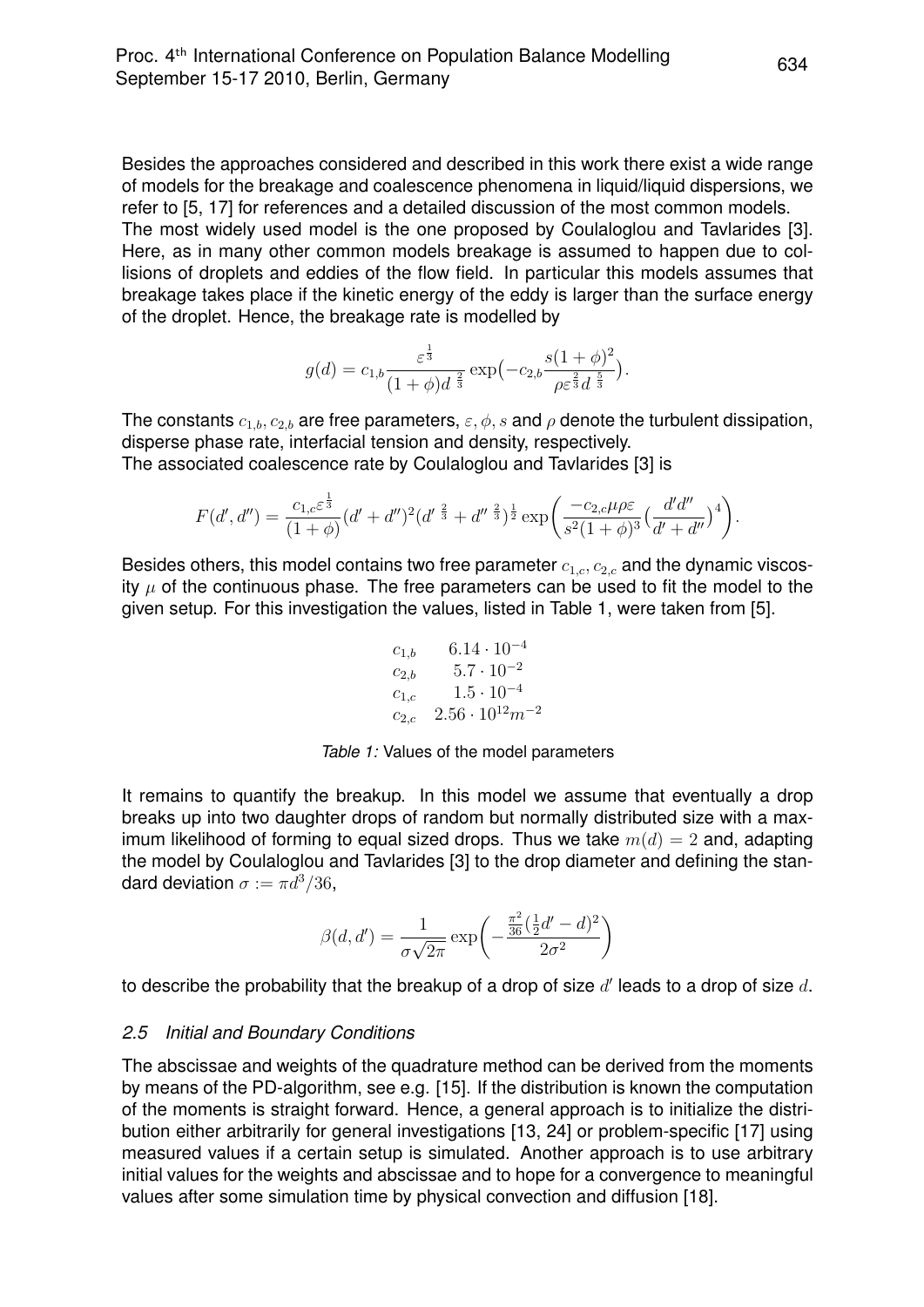The handling of boundary conditions is not discussed by the authors mentioned above. The simulations described in [17] use a space-independent formulation of the PBE. For their investigations the authors of [20] propose Dirichlet conditions at the inlet and zero gradients elsewhere.

For our investigation, where only a subdomain of the fluid phase is considered, we will define initial and Dirichlet boundary values on the base of measured and computed quantities.

In particular we will use the density function

$$
n_b(\xi) := \frac{m_0}{B(p,q)} \frac{\xi^{p-1} (\xi_{max} - \xi)^{q-1}}{(\xi_{max})^{p+q-1}},
$$
\n(7)

with  $B(p,q) = \int_0^1 s^{p-1}(1-s)^{q-1}ds$  and problem specific chosen parameters  $m_0, p$  and q. Function (7) is the density function of a nonstandard Beta-distribution on  $[0, \xi_{max}]$ multiplied with  $m_0$  and comes with the known expressions for the moments (c.f. [10])

$$
m_r = m_0 \xi_{max}^r \frac{p^{[r]}}{(p+q)^{[r]}}, \quad \text{for } r = 1, 2, ... \tag{8}
$$

where  $y^{[r]} = y(y+1)\cdots(y+r-1)$  is the ascending factorial. To adjust the distribution to the given setup we formulate it for  $\xi = d$  and impose the three requirements

**a.**) 
$$
\frac{m_3}{m_2} = d_{32}
$$
, **b.**)  $\frac{m_2}{m_0} - \frac{m_1^2}{m_0^2} = \sigma^2$  and **c.**)  $m_3 = \frac{6}{\pi}\phi$ . (9)

to obtain three nonlinear equations for the three parameters  $m_0$ , p and q. Conditions (9a) and (9b) are independent of  $m_0$  and demand that the distribution defined via (7) matches a given Sauter diameter and standard deviation, respectively. The corresponding equations read:

$$
d_{32} = \frac{m_3}{m_2} = d_{max} \frac{p^{[3]}}{p^{[2]}} \frac{(p+q)^{[2]}}{(p+q)^{[3]}} = d_{max} \frac{p+2}{p+q+2}
$$
(10a)

and

$$
\sigma_m^2 = \frac{m_2}{m_0} - \frac{m_1^2}{m_0^2} = d_{max}^2 \frac{qp}{(p+q)^2(p+q+1)}
$$
(10b)

Equation (9c) bases on the assumption that the drops are spherical, i.e. that for the volume of the drops holds  $V = d^3\pi/6$ , and ensures that the distribution fits the predefined volume fraction  $\phi$  of the dispersed and continuous phase. In fact one has

$$
\phi = \int_0^{d_{max}} V(d)n_b(d) \mathbf{d}d = \int_0^{d_{max}} \frac{\pi}{6} d^3 n_b(d) \mathbf{d}d = \frac{\pi}{6} m_3
$$

Knowing  $p$  and  $q$  the third constraint gives

$$
m_0 = \frac{6\phi}{\pi d_{max}^3} \frac{(p+q)(p+q+1)(p+q+2)}{p(p+1)(p+2)}
$$
(10c)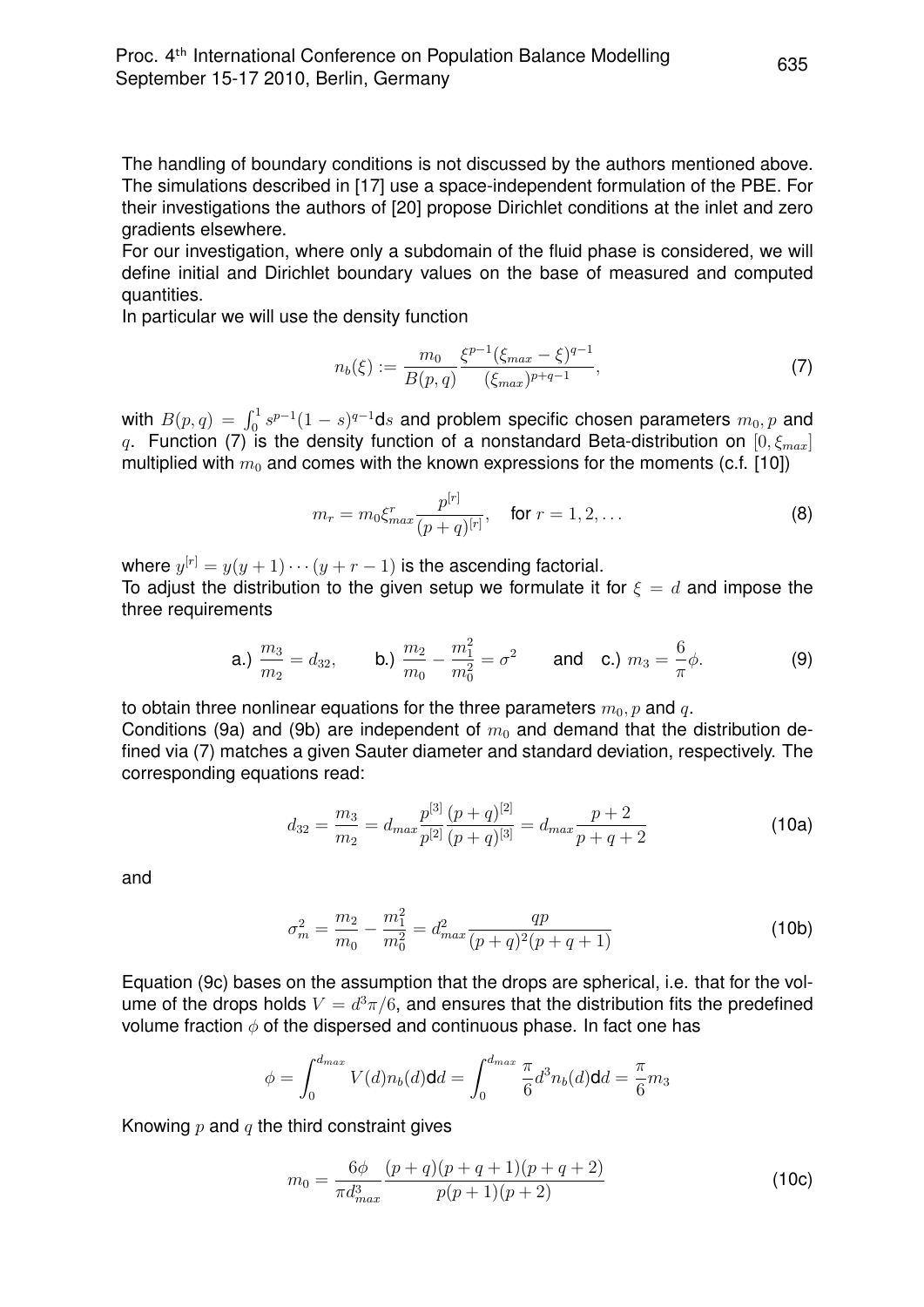The roots of (10a-b) with the parameters  $d_{32}$  and  $\sigma^2$  can be obtained by means of computer algebra tools. However, one still has to pick out the feasible solutions, i.e.  $p, q > 0$ in general and  $p, q \geq 1$  in the case of decaying density towards the margins. If there are several feasible solutions one can use the following decision rules to determine the most appropriate choice:

- 1.  $p \approx q$  gives a symmetric distribution
- 2.  $p \gg q$  gives high density values in the upper range of d
- 3.  $p \ll q$  gives high density values in the lower range of d
- 4. p or  $q \approx 1$  gives a high gradient of the density at the corresponding borders
- 5.  $p, q \gg 1$  means a smooth transition towards the borders (bell-shape curve)

In this survey the roots of (10a-b) computed numerically for given  $d_{32}$  and  $\sigma_m^2$ . A feasible solutions is determined by picking out a pair  $(\Re(p), \Re(q))$  with  $\Re(p), \Re(q) > 1$  and  $\left|\Re(p)/\Im(p)\right|, |\Re(q)/\Im(q)| > 10^8.$ 

This procedure is tested against measured data by [5] with satisfactory results depicted in Figure 2. The Beta-distribution is preferable since it can be adjusted to the interval of interest, in contrast to a normal distribution that is defined on the whole real axis.



*Figure 2:* Comparison of the cumulative density distribution of measured drop sizes with the normal and beta distribution, constructed by means of standard deviation  $\sigma$  and mean value  $\mu$ and standard deviation and Sauter diameter  $d_{32}$ , respectively, of the measured data. The setup is described in [5] for the pH 13 case. The measurements are taken after 60 minutes at constant stirrer speed of (a) 400 rpm and (b) 550 rpm. The maximum diameter in the definition of the beta distribution is 1200  $\mu m$ .

The choice of  $d_{max}$  indeed influences the quality of the approximation. The higher the upper bound the less it disturbs the distribution in the range of interest. However in this case that the distribution concentrates in the lower range a large  $d_{max}$  leads to very small values of  $B(p, q)$  which is numerically problematic. Therefore the used algorithm suggests adapt the upper bound if  $B(p, q)$  gets close to machine precision.

Having determined the parameters of the density function (7) one can compute the moments up to an arbitrary order using expression (8). Then the corresponding initial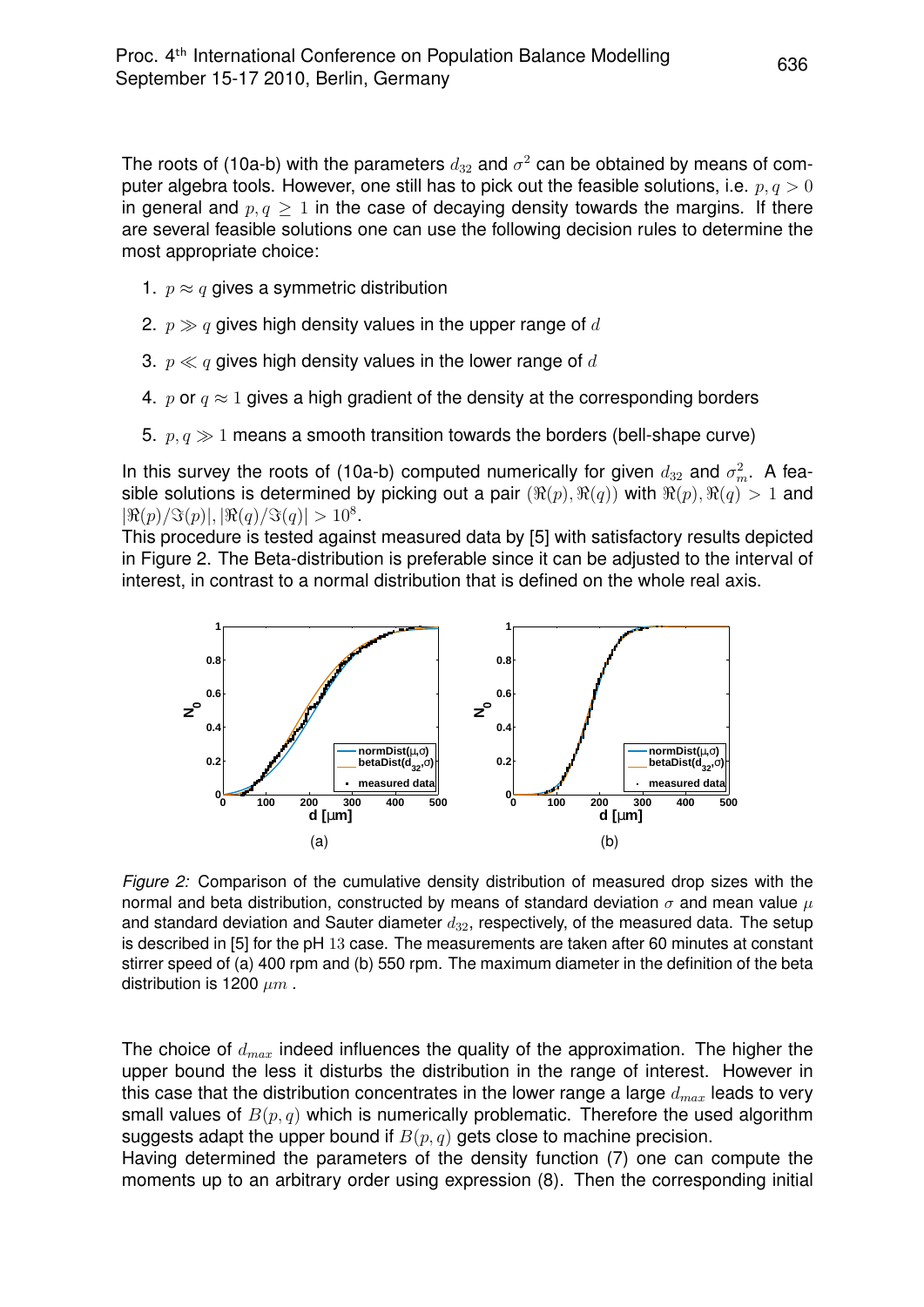weights and abscissae can be computed using the PD-algorithm described e.g. in [15, 17].

We will use starting and boundary values that change in time but which are independent of the spatial variables. An extension to multivariate, e.g. for inlet and outlet, or smoothly varying in space boundary values is straight forward.

# **3 The FASTEST 3D/MATLAB Interface**

The coupling between the flow solver FASTEST 3D and the MATLAB control unit is realised in three steps:

- Initialisation of a new control setup out of MATLAB.
- Starting the MATLAB control unit out of FASTEST 3D based on the data at the current time step (e.g. Sauter diameter, velocity, turbulent energy).
- The control unit sets the input data (stirrer speed) for the next time step.

Thus, a single input/multiple output control system is designed which is illustrated in Figure 3.



*Figure 3:* Design of the FASTEST 3D/MATLAB interface

## *3.1 Initialisation*

A new calculation of FASTEST 3D can be started out of MATLAB using a script, let's say newCalc.m. At this point all initial values for a new flow computation are set. Since the mesh is blockstructured, the user can choose the number of the block to define the region which should be controlled. Also all input parameters, which are set in the idfile of FASTEST-3D like for instance the rotational speed of the stirrer  $\omega^0$  in first time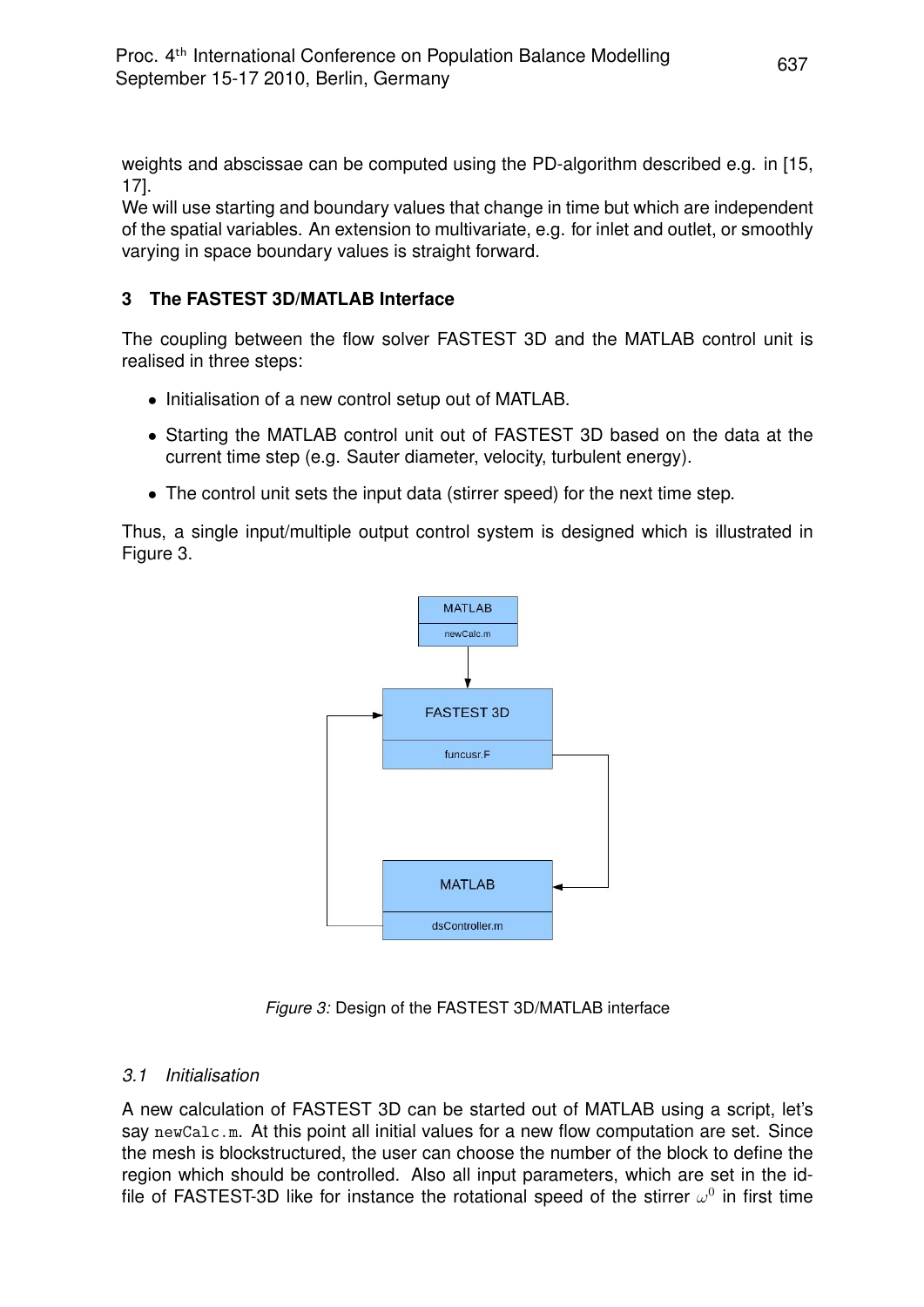step, are defined at this stage. Additionally the initial values for the Sauter diameter  $d_{32}^0$ and standard deviation  $\sigma^0$  are saved in <code>.mat</code> format since MATLAB is closed afterwards. As a last step the user decides between an *open loop*-calculation and a *closed loop*calculation. In the case of *open loop*-calculation the value for the rotational speed at every time step is set by a special subfunction. In the other case the value computed by means of control algorithms at every time step.

# *3.2 Flow Solver*

During the computation the basic functionality of FasCon is the initiation of a MATLAB programme, i.e. dsController.m, to compute a future control input by means of actual data, which is then fed back to FASTEST 3D for the next time step. The data is provided by FasCon in ASCII format as well as the current time step. The control algorithm is specified and implemented within dsController.m and related subfunctions.

FasCon is a Fortran routine located in the source code function funcusr.F and executed before every time step or at a specified position in the multigrid cycle of the current time step. The parameters in FasCon are listed in Table 2 and have to be set in accordance to the control method defined in dsController.m. For simple PID and other low level controllers toggles are foreseen that allow the complete problem definition in FasCon. The call of MATLAB routines out of Fortran is realised by the help of the MAT-LAB Engine (function name eng0pen), which operates by running in the background as an independent process. The following code extract shows, how the MATLAB function dsController.m is executed out of Fortran code:

```
integer*8 engOpen
integer status
logical control
control = .TRUE.
if (control) then
   ep = engOpen('matlab ')
   if (ep .eq. 0) then
      write(6,*) 'Can''t start MATLAB engine'
      stop
   endif
   if(engEvalString(ep,'cd ~/../dsController').ne.0)then
      write(6,*) 'engEvalString failed'
      stop
   endif
  status = engClose(ep)
endif
```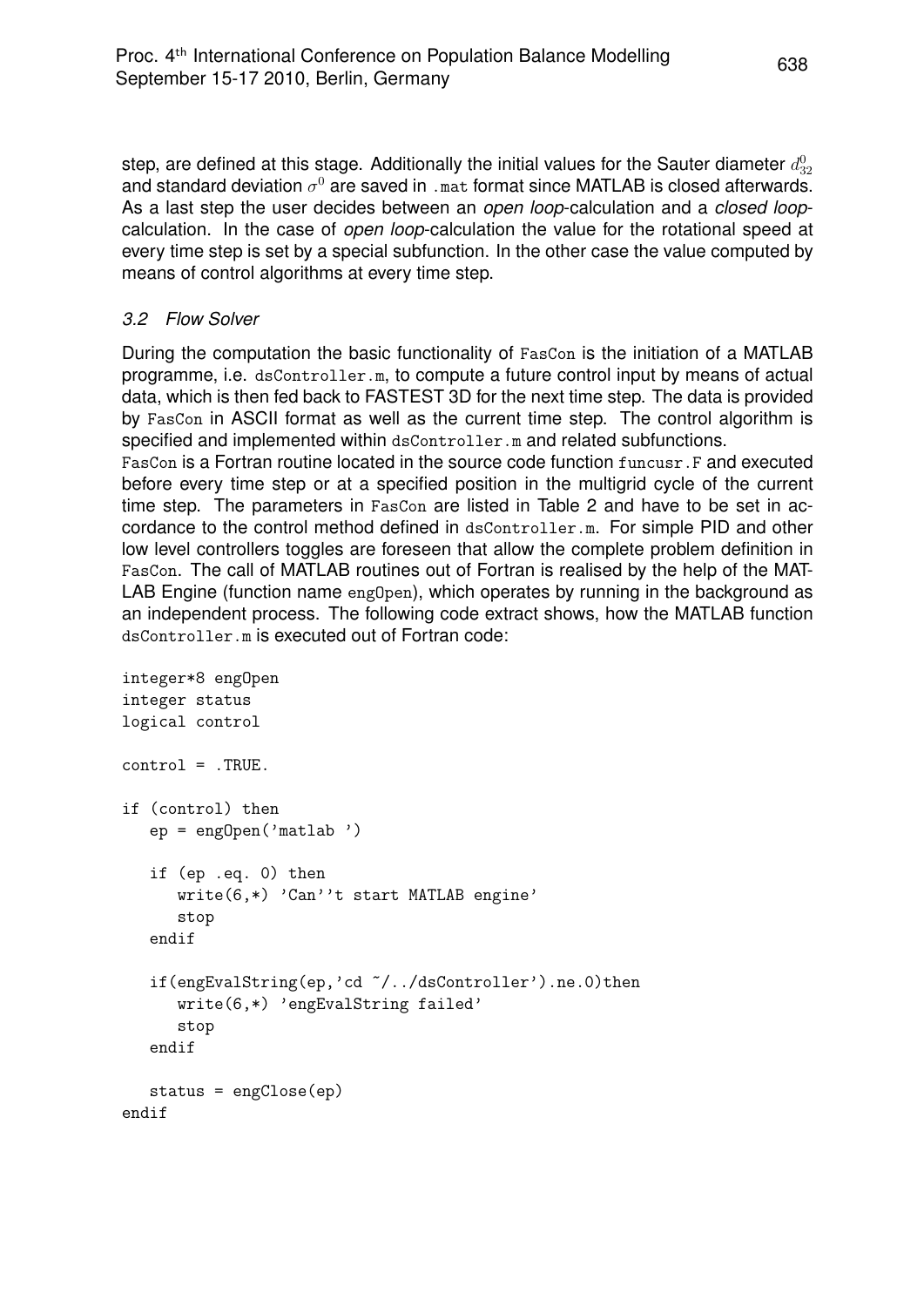| Parameter    | Values                              | Description                                       |  |
|--------------|-------------------------------------|---------------------------------------------------|--|
| blockNo*     | $1, 2, \ldots, \# \text{BlockS}$    | Specifies the region for the output according     |  |
|              |                                     | to the blockstructure of the given grid           |  |
| modControl   | $1, 2, \ldots, \#$ time steps       | Frequency of the Control unit                     |  |
|              |                                     | (modControl=1 means the Control unit is executed  |  |
|              |                                     | at every time step)                               |  |
| dataVar*     | $u, v, w, p, k, e, m_0, m_1, \dots$ | Variable values for the output                    |  |
| timePoints   | 0,1,2,3,                            | Additional datasets to the current time step      |  |
| intermediate | 0.1                                 | Toggle for an intermediate output                 |  |
| VCycNo       | 1,2,, #MG iterations                | Specifies the inner iteration for data extraction |  |

Table 2: Parameters for the output definition. The <sup>∗</sup> indicates possible multiple definitions

#### *3.3 Control Unit in MATLAB*

After calling the control unit in MATLAB the time step and the FASTEST output are read from ASCII files by the MATLAB routine dsController.m. A special flag in the MATLAB code allows the usage of different control algorithms. The result of the control is a new rotational speed of the stirrer which is fed back to FASTEST 3D via an input file for the next time step.

### **4 Optimal Control of the Dispersion**

The control is designed to consider only the standard deviation and the Sauter diameter as a measure for the average drop diameter instead of the whole PSD. These quantities are of main importance in practice and are investigated also in the experimental setup, c.f. [5]. The Sauter diameter and the standard deviation,

$$
d_{32} = \frac{m_3}{m_2}
$$
 and  $\sigma^2 = \frac{m_2}{m_0} - \frac{m_1^2}{m_0^2}$ ,

respectively, can be derived directly from the first four moments. The input for the control system is given by the stirrer speed  $\omega$ .

Thus, a general form for the cost functional of the control reads

$$
\mathcal{J}_{(\alpha,\beta)}(d_{32},\sigma^2,\omega)=|||d_{32}(\omega)-d_{32}^*|||+\alpha||\sigma^2(\omega)||+\beta|\omega|.
$$

Here  $d^*_{32}$  denotes the aspired state and  $\alpha, \beta$  are weight parameters. Minimizing  $\mathcal{J}$ , subject to the system dynamics given e.g. by equations (1a)-(1c) is equivalent to driving the system to an aspired state while minimizing the standard deviation of the PSD and the input. The norms used have to be specified with respect to the specific control problem. Since it is to costly to solve the control problem for the full model, one has to call on model reduction techniques. A possible approach is to drop the spatial dependencies of  $d_{32}$  and  $\sigma$  by using the average value and approximate the dynamics by a continuous linear state space model

$$
\dot{x}(t) = Ax(t) + B\omega(t) \tag{11a}
$$

$$
\begin{bmatrix} d_{32}(t) \\ \sigma(t) \end{bmatrix} = Cx(t) + D\omega(t)
$$
\n(11b)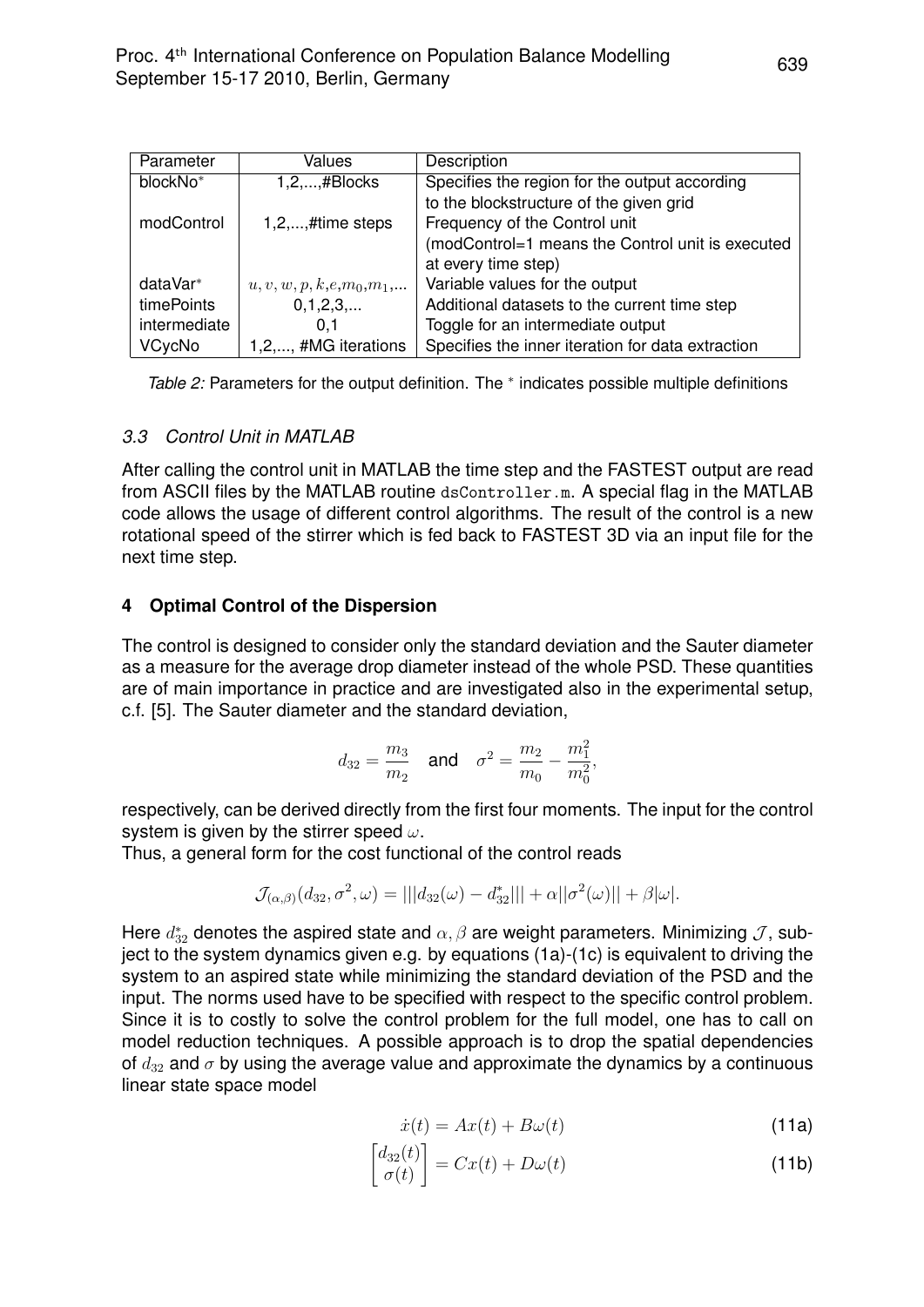D  $D = 0.15m$  Diameter of the tank  $d = 0.05m$  Diameter of the stirrer  $H = 0.1m$  Height of the tank  $h = 0.05m$  Height of the Stirrer  $\pm$ 

*Figure 4:* Geometrical parameters

with t ranging in the simulation interval. The problem specific matrices  $A, B, C, D$  can be obtained by identification techniques as described e.g. in [11]. Note that the state  $x(t)$  is a purely artificial construct by the identification algorithm.

Given an identified model (11) common algorithm for optimal and robust feedback control apply, c.f. [21, 25].

# **5 Implementation of a Control Design**

The presented control design aims at the control of the PSD via an identified model. Thereto several simulations with varying stirrer velocity as the input were run to generate a set data and to identify a linear state space model. Then controllers and regulators can be computed for the identified model. Depending on the quality of the model, the identified controller may then also perform in the full-scale simulation.

## *5.1 Setup*

For the simulations of a liquid/liquid dispersion a Rushton turbine filled by 90% water and 10% toluene was chosen. The main parameters of the geometrical dimensions of the setup are summarised in Figure 4.

Furthermore, the stirrer system contains 6 blades and the the tank is equipped with 4 baffles. The computations were carried out for a half model of the stirrer, applying periodical boundary conditions at the symmetry plane and using a blockstructured hexaedron finite volumes grid with about 1.6 million cells.

The physical properties of the involved fluids are depicted in Table 3

| Water | $1000 \frac{kg}{m^3}$ | $10^{-6} \frac{m^2}{s}$                                             | 0.9 | $32 \cdot 10^{-3} \frac{N}{m}$ |
|-------|-----------------------|---------------------------------------------------------------------|-----|--------------------------------|
|       |                       | Toluene 866 $\frac{kg}{m^3}$ 0.63 $\cdot 10^{-6} \frac{m^2}{s}$ 0.1 |     |                                |

*Table 3:* Physical properties of water and toluene

The basic stirring regime was set to a stirrer speed of  $\omega_0:=25\frac{rad}{s}$  which corresponds to approximately 239 revolutions per minute. The Reynolds number  $Re \sim 10^5$  is calculated using the stirrer diameter, the velocity of the stirrer tip for  $\omega_0 = 25 \frac{rad}{s} = 3.98$  rounds per second and the viscosity of the water.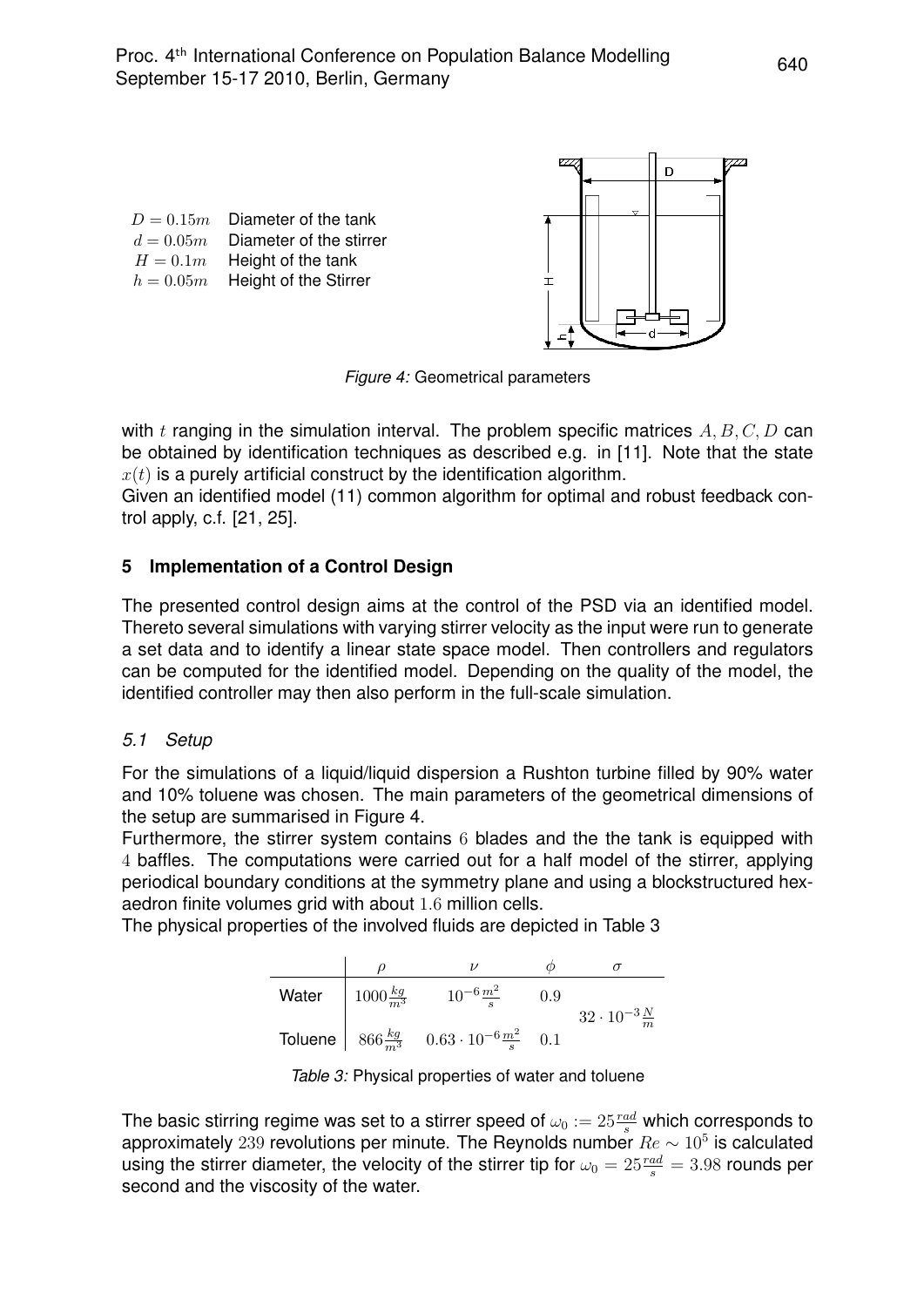We gave 1 second simulation time to accelerate the stirrer from the zero state to  $\omega_0$  and then started computing the Sauter diameter and the variance of the dispersion while varying the impeller speed  $\omega$  smoothly by  $\pm 20\%$ .

The PBE is solved using the DQMOM, i.e. equations (5) are numerically integrated to obtain weights and abscissae where the moments can be extracted from. To save computational time only a segment of the tank, covering the space between two blades, was considered for the PBE, c.f. Figure 5.



*Figure 5:* Illustration of the domain where the PBE is considered

To start the calculation one has to provide initial values for the weights  $w_{\alpha}$  and abscissae  $\xi_{\alpha}$ ,  $\alpha = 1, \ldots, N$ . Thereto we compute the first 2N moments  $m_0, \ldots, m_{2N-1}$  of a Betadistribution fitting a prescribed Sauter diameter  $d_{32,0}$ , standard deviation  $\sigma_0$  and volume fraction  $\phi$ , as described in section 2.5. The initial values for the  $w_\alpha$  and  $\xi_\alpha$  are then conceived from the moments by means of the PD-Algorithm, see e.g. [15].

The initial values mark the initial state of the simulated PSD can be set arbitrarily, in particular because the system is far away from the stationary state, which is expected after several minutes, depending on the models, c.f. [5]. Extrapolating experimental findings by [5] we set the initial values as shown in Table 4.

| $d_{32,0} = 505 \mu m$ | Initial Sauter diameter    |
|------------------------|----------------------------|
| $\sigma_0 = 102 \mu m$ | Initial standard deviation |
| $\phi = 0.1$           | Dispersed volume fraction  |

*Table 4:* Initial values for the simulation

According to [17] the main flow in the considered region is in radial direction. Thus we set uniform Dirichlet conditions at the boundary facing the center and zero gradient conditions elsewhere. The Dirichlet values for the weights and abscissae was set to be the initial values or the average values of the preceeding time step.

In this investigation the number of quadrature points was set to  $N = 2$ . Having computed  $w_1, w_2, \xi_1, \xi_2$  for the current time step the actual moments, the Sauter diameter and deviation of the PSD are obtained by the algebraical relations

$$
m_k = \sum_{\alpha=1}^2 w_i \xi_\alpha^k
$$
,  $d_{32} = \frac{m_3}{m_2}$  and  $\sigma^2 = \frac{m_2}{m_0} - \frac{m_1^2}{m_0^2}$ ,

respectively.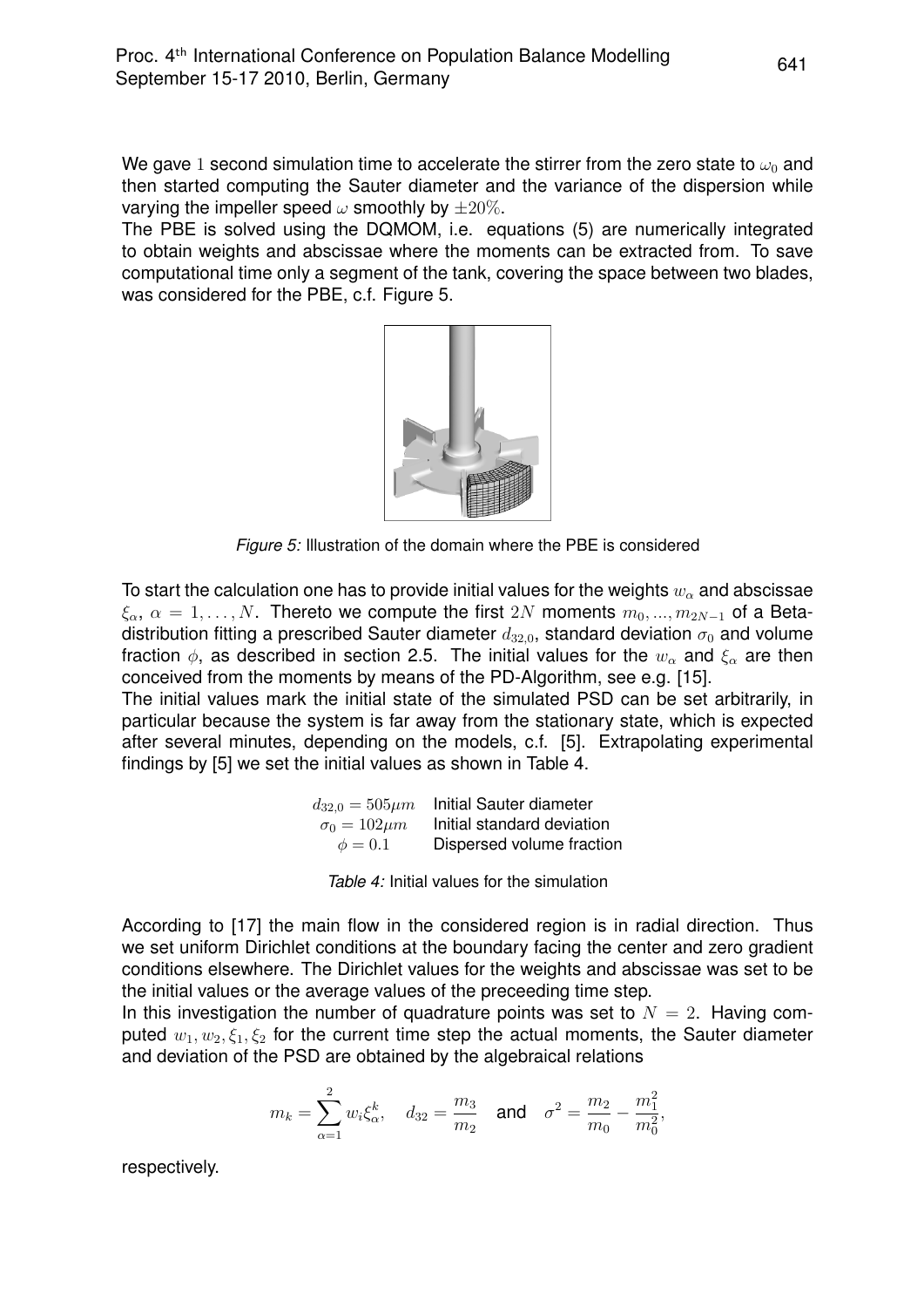#### *5.2 Data Generation and Identification of a State Space Model*

Following the general approach of defining a set of test (input) functions and computing and recording their response, the FASTEST-3D/MATLAB coupling described in Section 3 can also be used to design a work cycle for data generation for identification.

Thereto in every time step the MATLAB routine dsController.m is set up to simply store the output in a *.mat*-file and return the actual value of the testfunction to the solver as the new stirrerspeed rather than running a control algorithm.

For our tests we chose a set of sine functions that are periodic on the interval  $[0, 0.3]$  with varying wave number and a fixed amplitude of magnitude 5. To use the functions directly as the solver input they were shifted by  $\omega_0.$  Thus testfunction  $\omega^k,\,k=0,1,2,3,\ldots$  , reads

$$
\omega^k = 5 \cdot \sin(\frac{k\pi t}{0.3}) + 25, \quad t \in [0, 0.1].
$$

For the simulation  $\omega^k$  is evaluated at the current discrete time level. The first 4 testfunctions are illustrated in Figure 6.



*Figure 6:* Illustration of the first 4 test functions

Running the simulation for the first  $9$  testfunctions  $\omega^k$ , we obtained vectors  $(\omega^k, d^k_{32}, \sigma^k),$ containing the values of  $\omega^k$ , and their responses  $d_{32}^k$  and  $\sigma^k$  at all time steps the solve took to resolve the simulation interval.

Because of the clicking mesh technique, the time step size is restricted to discrete points, depending on the actual velocity and the number of cells the stirrer is moving, c.f. Section 2.1. As a result the values of the time steps in the described series differs from testfunction to testfunction. This issue was solved by linear interpolation of the data pairs to equidistant points at the interval  $[0, t_{end}]$  in order to make the data suitable for discrete time identification.

The obtained data sets were imported to the MATLAB *System Identification Toolbox* [23] to describe a time-discrete linear time-invariant dynamical system of the form

$$
x_{n+1} = Ax_n + B\omega_n
$$

$$
\begin{bmatrix} d_{32,n} \\ \sigma_n \end{bmatrix} = Cx_n + D\omega_n
$$

with the system output  $=[d_{32},\sigma]^T$  and the input data  $\omega.$  The basic idea of identification is to fit a linear time invariant model to given input/output data, and use the model instead of the full scale control design depicted in Figure 3.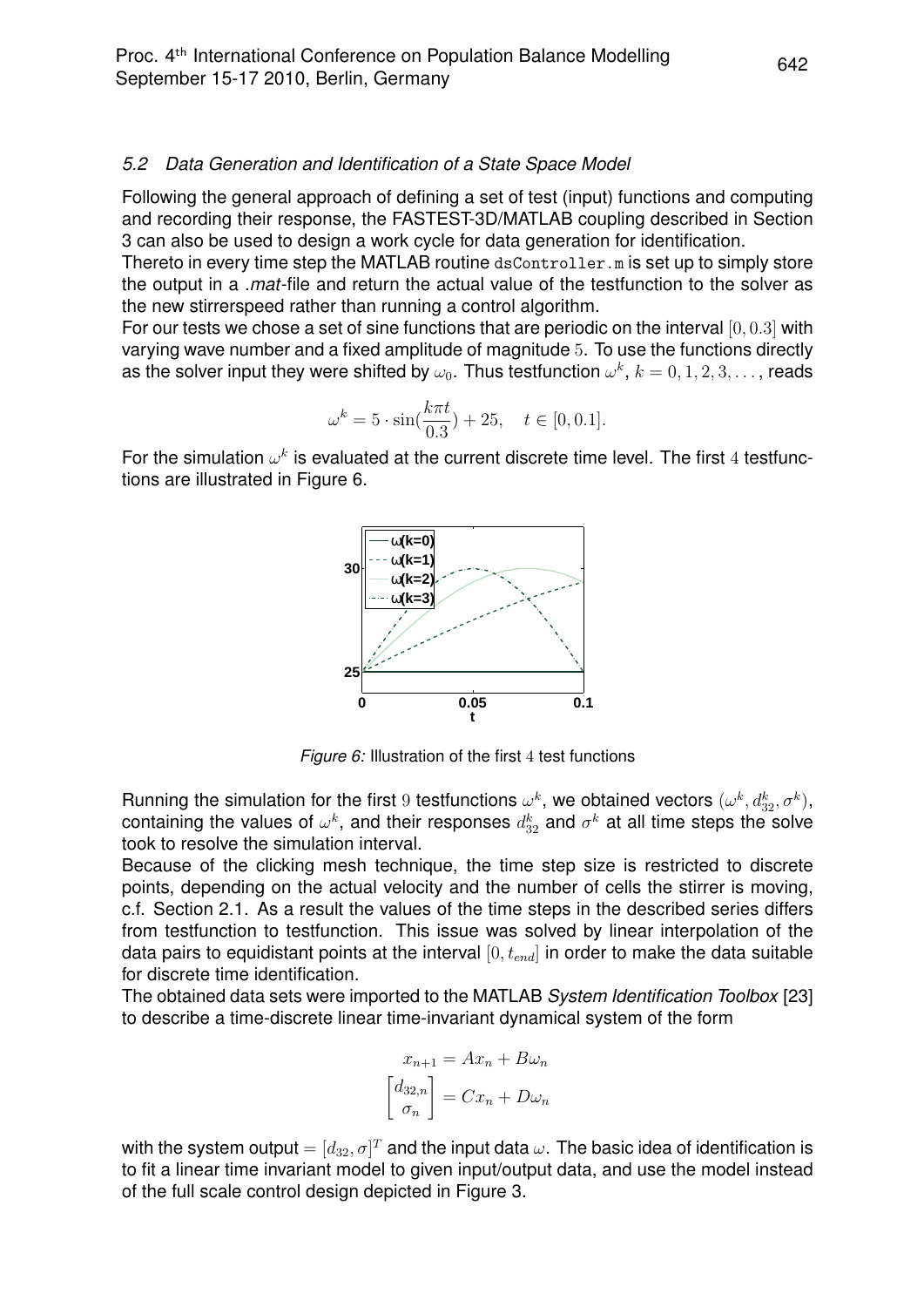The MATLAB *Identification Toolbox* provides a vast variety of algorithms for identification. We used the idss algorithm to extract the matrices  $A \in \mathbb{R}^{n,n}, B \in \mathbb{R}^{n,1}, C \in$  $\mathbb{R}^{2,n}, D \in \mathbb{R}^{2,1}$  which can be used for optimal control. Here n denotes the dimension of the artificial state  $x$ .

### *5.3 LQR State Feedback Control*

Considering the identified time discrete system and an aspired sauter diameter sampled at discrete points, the optimisation problem may be formulated as: Minimize

$$
\mathcal{J} = \sum_{n} (d_{32,n} - d_{32,n}^{*})^2 + \alpha \sigma_n^2 + \beta \omega_n^2
$$
 (12a)

subject to

$$
x_{n+1} = Ax_n + B\omega_n \tag{12b}
$$

$$
\begin{bmatrix} d_{32,n} \\ \sigma_n \end{bmatrix} = Cx_n + D\omega_n.
$$
 (12c)

For this control system one can call on the theory for linear quadratic regulation, [25]. Thus, having computed by the MATLAB function  $\text{d} \text{log} \cdot x$  as the regulator K that minimizes

$$
\mathcal{J}_0 = \sum_n \begin{bmatrix} d_{32,n} & \sigma_n \end{bmatrix} \begin{bmatrix} 1 & 0 \\ 0 & \alpha \end{bmatrix} \begin{bmatrix} d_{32,n} \\ \sigma_n \end{bmatrix} + \beta \omega_n^2 \to \min,
$$

the optimal control  $\omega_n^*$  for (12) is given via

$$
\omega_n^* = -K(x_n - \bar{x}_n) + \bar{\omega}_n.
$$

Here  $x_n$  is the state of the closed-loop system

$$
x_{n+1} = (A - BK)x_n + B(K\bar{x}_n + \bar{\omega}_n)
$$

$$
\begin{bmatrix} d_{32,n} \\ \sigma_n \end{bmatrix} = (C - DK)x_n + D(K\bar{x}_n + \bar{\omega}_n).
$$

and for the quantities  $\bar{x}_n$  and  $\bar{\omega}_n$  one has to solve the equations

$$
A\bar{x}_n + B\bar{\omega}_n = 0 \quad \text{and} \quad \begin{bmatrix} d_{32,n}^* \\ 0 \end{bmatrix} = C\bar{x}_n + D\omega_n.
$$
 (13)

Note that in the given case of one input and two outputs, equations (13) have a solution only for specific choices of the reference outputs.

## *5.4 Discussion*

As illustrated in Figure 7 the test functions showed no detectable response in the chosen simulation interval. For both the Sauter diameter and the standard deviation there are no tendencies to observe and the slight changes are indefinite and possibly caused by numerical errors.

A reason for this outcome may be fact that after only one second of stirring up the resting medium, the flow in the stirrer is still developing. Hence unsteady effects of the flow field superimpose the impact of the control. Thus the identified model holds to little information on the system and the computed LQR controller had no influence on the PSD.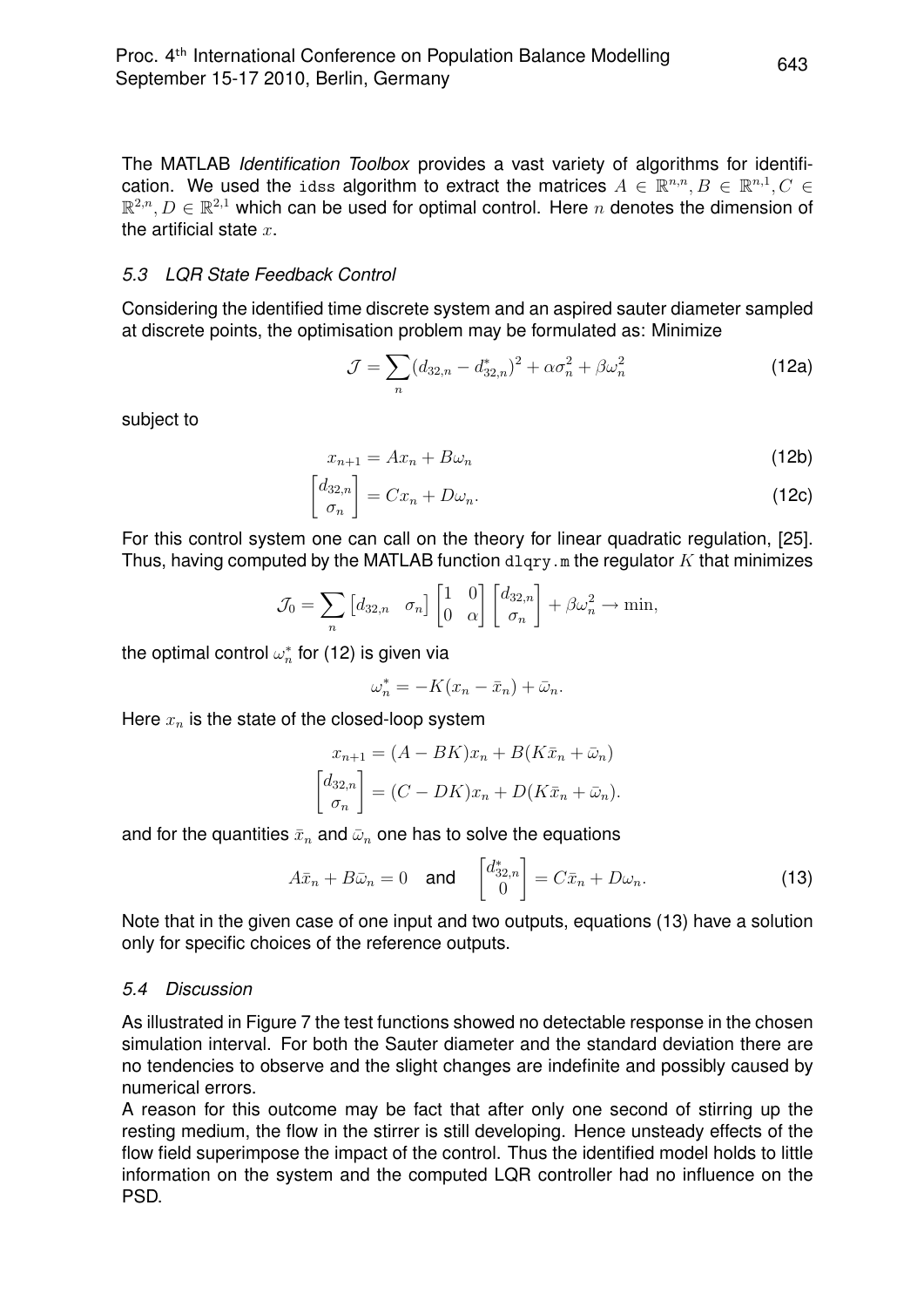

*Figure 7:* Illustration of the response of the first 4 test functions defined in Section 5.2

## **6 Conclusion and Outlook**

The key result of this work is the efficient coupling of the flow solver FASTEST 3D with MATLAB. In the first place this makes the multiple control algorithms of the MATLAB toolboxes available for simulation of control designs including the flow solver.

In addition, the coupling can be used for the design of numerical experiments. As presented for the identification example one can use the functionality of MATLAB to define a series of simulations and use the interface to steer the solver and to manage the data. The interface is also suitable for postprocessing of the simulation results. For example the visualisation of the flow variables, using the open source tool PARAVIEW [16], was successfully implemented within this investigation.

The simulations of the proposed control design showed the need for further analysis of the problem. Also the algorithm implemented for the solution of the PBE proved to be numerically problematic because of the small values of the abscissae. A nondimensional formulation as discussed e.g. in [20] may put the things right.

Regarding the control a next step is the synthesis of suitable and robust controllers, both from measured data and from the underlying mathematical model.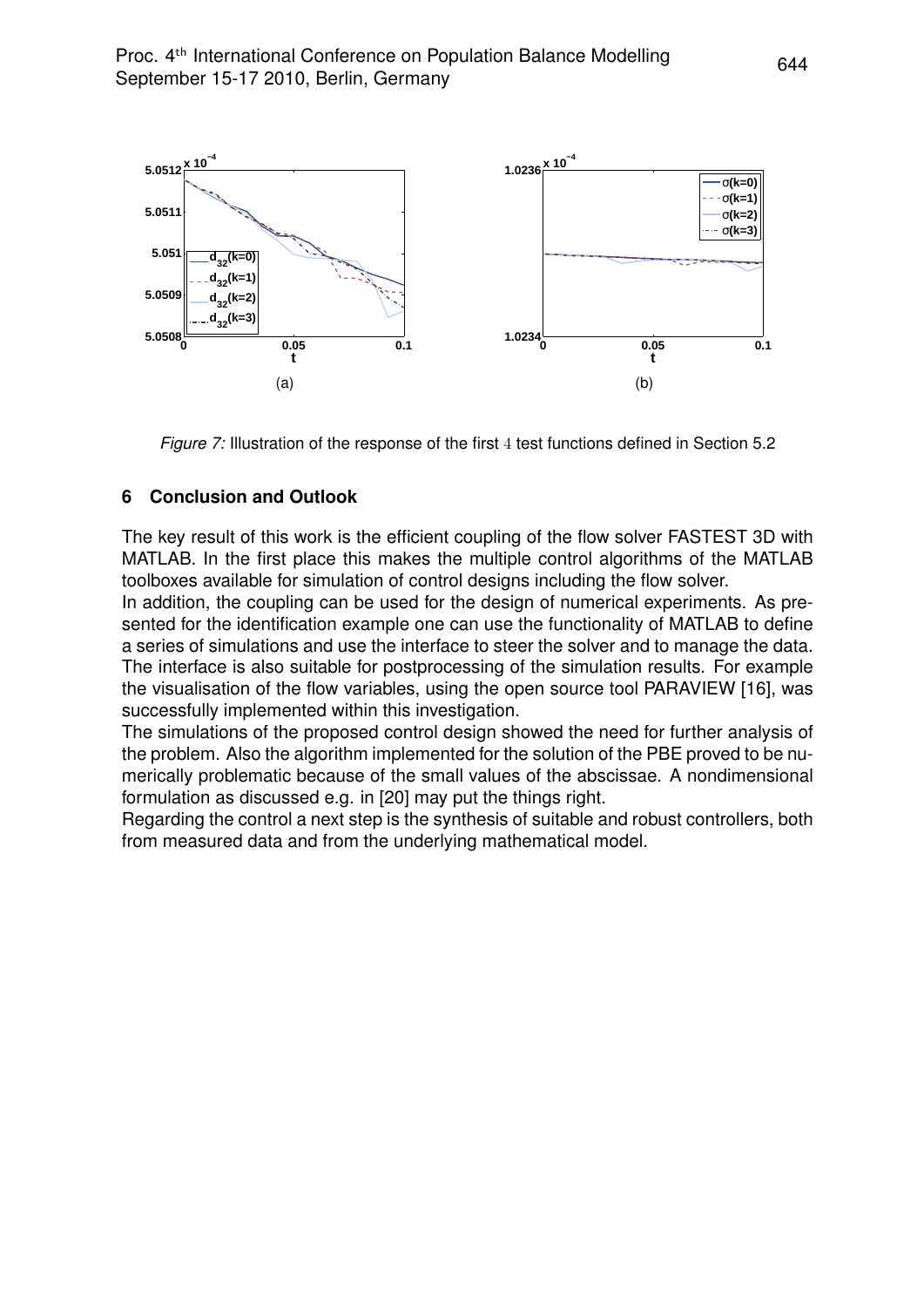### **Nomenclature**

| Symbol                      | Description                      | Symbol          | Description                  |
|-----------------------------|----------------------------------|-----------------|------------------------------|
| A, B, C, D                  | State space matrices             | $\overline{w}$  | Weight                       |
| $c_{1,b}, c_{2,b}$          | Model parameters                 | $\alpha, \beta$ | Weighting constants          |
| $c_{1,c}, c_{2,c}$          | Model parameters                 | $\Gamma_t$      | <b>Turbulent diffusion</b>   |
| $\overline{d}$              | Particle diameter                | $\varepsilon$   | Turbulent dissipation rate   |
| $d_{32}$                    | Sauter diameter                  |                 | Weighted abscissa            |
| k                           | Turb. kinetic energy             | $\mu$           | Dynamic viscosity            |
| $\boldsymbol{m}$            | Number of daughter drops         | $\nu$           | Kinematic viscosity          |
| $m_k$                       | k-th moment                      | ξ               | Abscissa                     |
| $\boldsymbol{n}$            | Number density function          | $\rho$          | Density                      |
| $n_{h}$                     | Approximation by $\beta$ -distr. | $\sigma$        | Standard derivation          |
| N                           | #Nodes for quadrature            | $\phi$          | <b>Volume fraction</b>       |
| Re                          | Reynolds number                  | $\omega$        | Stirrer speed                |
| $\mathcal{S}_{\mathcal{S}}$ | Interfacial tension              | <b>CFD</b>      | Computational fluid dynamics |
| $\cal S$                    | Source term of PBE               | <b>FVM</b>      | Finite volume method         |
| t                           | Time                             | ILU             | Incomplete lower-upper       |
| $T^*$                       | Turbulent stress tensor          | LQR             | Linear-quadratic regulator   |
| $\boldsymbol{v}$            | Velocity                         | <b>PBE</b>      | Population balance equation  |
|                             |                                  | <b>PSD</b>      | Particle size distribution   |